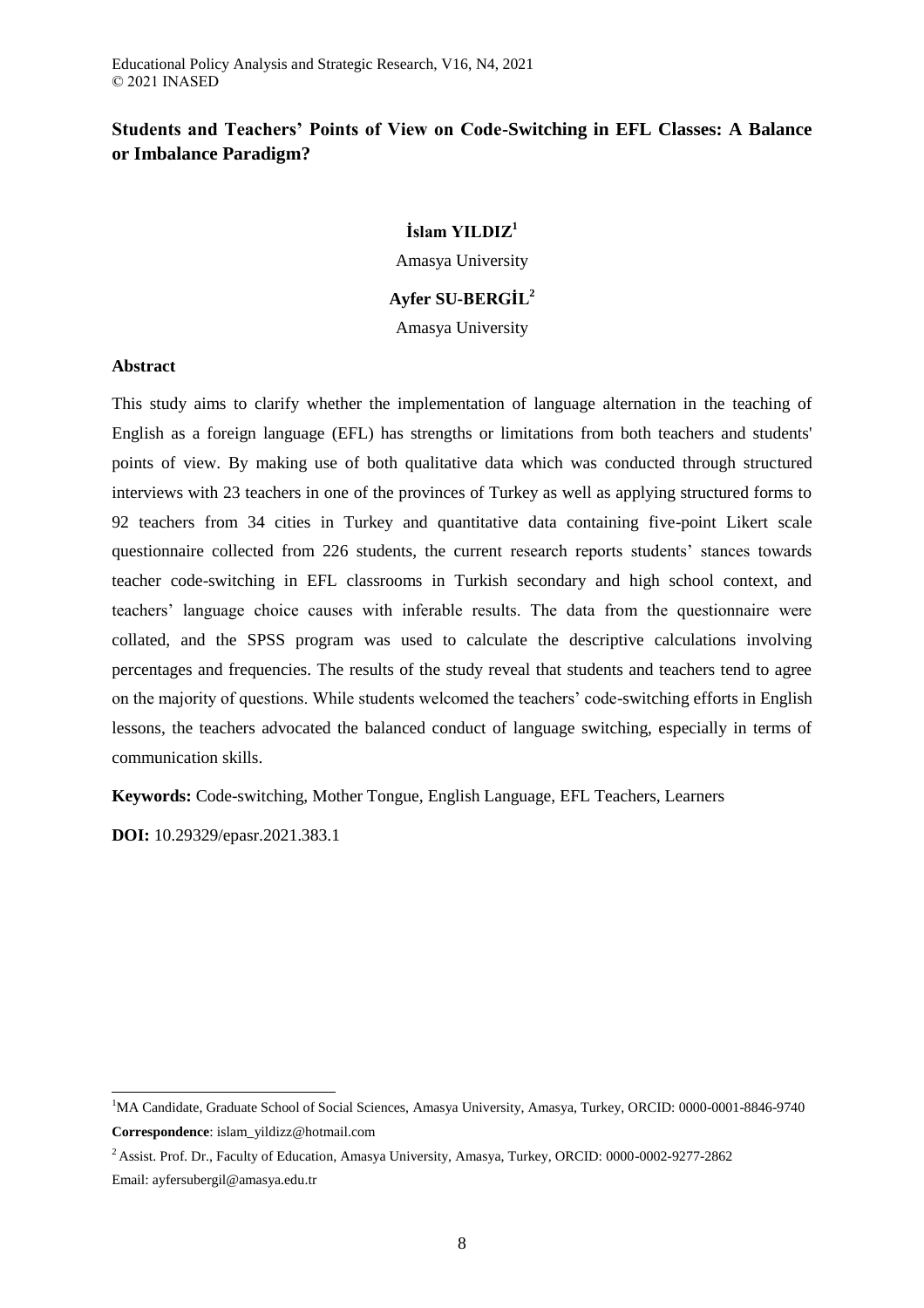#### **Introduction**

From time to time, bilingual or multilingual people switch back and forth between two or more different languages and that is called Code-Switching (CS). Even though there has recently been much attention on the reasons for EFL teachers' code-switching in their lessons there are few studies that shed light upon whether the use of mother tongue or only English in the classroom has facilitating or debilitating effect from the perspective of students' feelings, thoughts, and beliefs. The technical examination of bilingualism with both improved technology and novel approaches on language teaching in educational areas have led to a new perspective towards language learning and teaching phenomenon. When the Bilingual Education Act (BEA) was enacted in the 1960s, the term codeswitching, shifting between two or more languages in the classroom, appeared as a controversial issue in the United States. While some of the scholars (Akkaya & Aydin, 2019; Auer, 2016; Eldridge, 1995; Rezvani & Rasekh, 2011; Sert, 2005; Yao, 2011) were in the opinion that the use of mother tongue in foreign language teaching classrooms has a facilitating effect on the learning and teaching process, the others (Hua, 2008; Jingxia 2010; Moore, 2002; Sridhar, 1996) asserted the contrary. Krashen's (1987) comprehensible input theory had a significant effect on some researchers, and they argued that total immersion is favorable for language learning and its acquisition. Nurhamidah et al. (2018) concluded that the minimization of the first language from language classrooms may have a hindering outcome and a systematic principle for obtaining mother tongue to ease language learning was proposed by them. When these approaches are taken into account, there are strong views backing up the usage of English as a medium of instruction or both employment of target language and L1 in the EFL context. The findings of most studies that investigate the alternation of language in English teaching classrooms indicate that code-switching is a prevalent circumstance in bilingual and multilingual educational environments (Enama, 2015; Paradowski, 2008; Üstünel, 2016). Not only teachers but students alternate between languages for some reasons as well (Akkaya & Aydin, 2019). Mother tongue's proper use does not disrupt the educational process but, on the contrary, it paves the way for a welcoming environment both for students' language comprehension and teachers' way of conducting their lessons (Miles, 2004). So, the proponents of bilingualism in language teaching agree that code-switching is a natural process for the acquisition of a second language, and it is also a fundamental part of this process for teachers to teach language. (Sridhar & Sridhar, 1986). The bilingual approach also professes that a lot of learners of EFL desire to keep up the linguistic and cultural identities of themselves in using and mastering English.

As Ataş (2012) states, there have been numerous methods and ways handling English, being multinational language, in a broad perspective for its teachable purposes all around the world as well as in Turkey. It is an undeniable fact that the globalization of English in the whole world has aroused the interest of some linguists for its appropriate practices in the classrooms. And the significance of foreign language education in every country has emerged according to the country's own needs.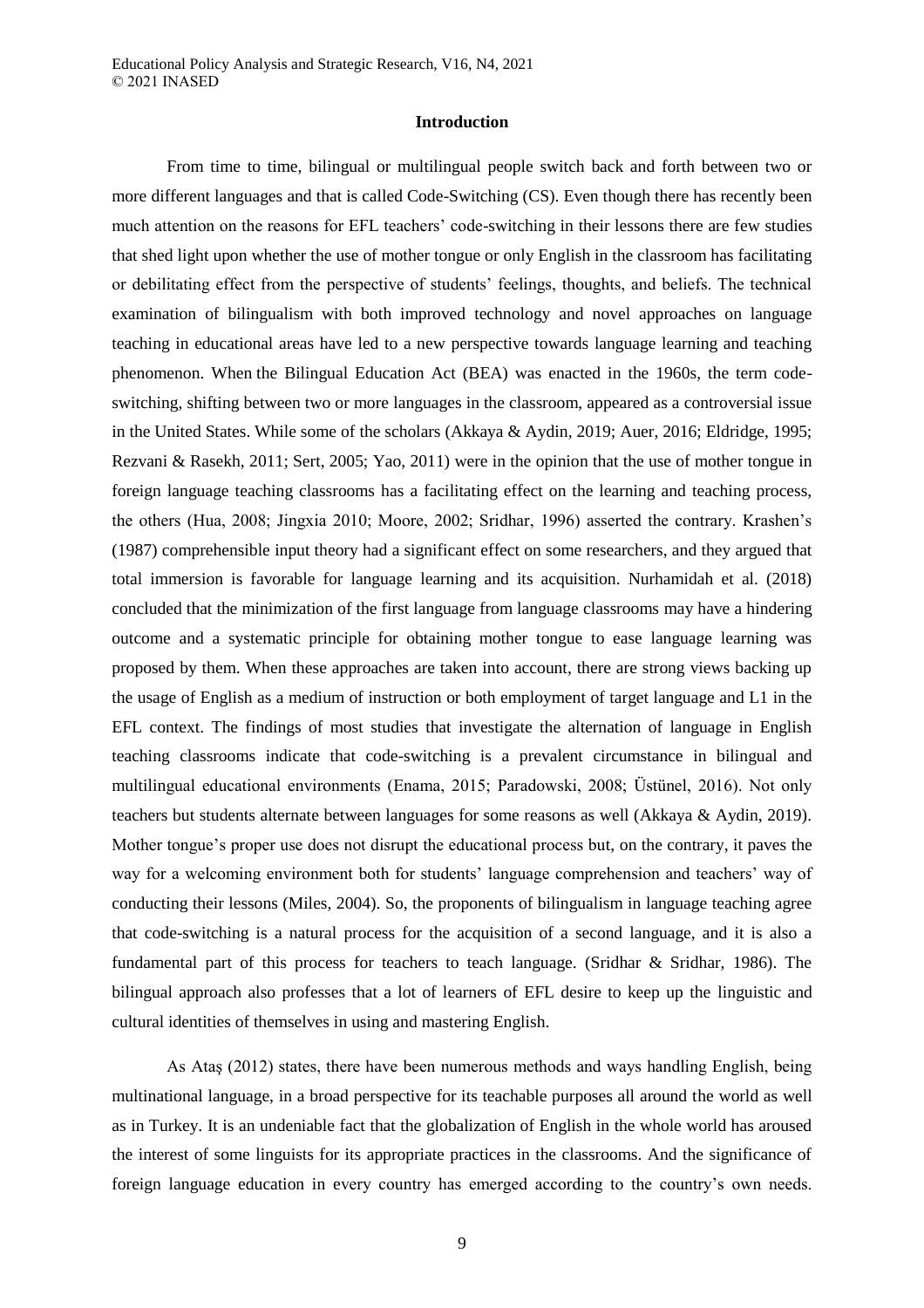#### Educational Policy Analysis and Strategic Research, V16, N4, 2021 © 2021 INASED

Lambert (1999) has a classification of countries into three groups: homogeneous countries most citizens of which speak the same language; pairwise ones like Canada, where two or three languages have equal existence; and various ones such as Russia, in which many different groups use a lot of kinds of languages. Turkey is an example of the former mentioned country since Turkey's formal and most used language is only Turkish for many purposes.

Having an intersection location, Turkey holds the role of a bridge between Asia and Europe as well as taking on a considerable presence in the Middle East. It's being a prominent member of NATO and exerting for full membership in European Union (EU) are some other factors that make the country quite essential for some reforms. Along with its geographical importance, in today's world, the cultural aspect of Turkey is certain to be undeniable. Therefore, when these circumstances are taken into consideration it can be pointed out that both to catch up with the developments taking place in the world and to meet the needs of foreign language learning and teaching in the country, Turkey has gone for educational reforms. The enactment of compulsory education, which is completed in 12 years, in 2012 and reducing English teaching level from  $4<sup>th</sup>$  grade to  $2<sup>nd</sup>$  grade in 2013 were some of the important steps taken by the government to contribute both learning and teaching of English, which is used as a lingua franca all over the world, in the Turkish state school system (Özen et al., 2013). At all stages of education, it is the only compulsory subject among other languages such as French and German which are given as elective ones. The curriculum of the Ministry of National Education (MoNE) specifies English as a compulsory subject from primary to tertiary level of education.

Rather than conducting out of date teaching methods such as Grammar Translation Method (GTM) and Audio-Lingual Method (ALM), the current design adopts a mostly student-centered way of learning along with Communicative Language Teaching (CLT) which sets interaction as means of learning. That being so, it can be concluded that English is the most in-demand foreign language in the country. In addition to the government's reforms and peoples' intense interest in English learning around the country, there have also been so many methods, principles, and practices tried to be applied in the classrooms not only by teachers but also by researchers.

#### **Conceptual Framework**

Code-switching occurs when the speaker and listener converse in more than one language, and this occurs because the speaker feels more comfortable speaking in another language. Across the globe, bilinguals use code-switching to organize their communication, which is a regular occurrence (Narasuman et al.). According to Bullock & Toribio (2009) a bilingual's ability to seamlessly move between two languages is known as code-switching. It can be said that switching codes basically allows people who can speak more than one language to switch in different contexts and adapt to new contexts easily. Azlan & Suthagar (2012) point out that there are certain reasons for switching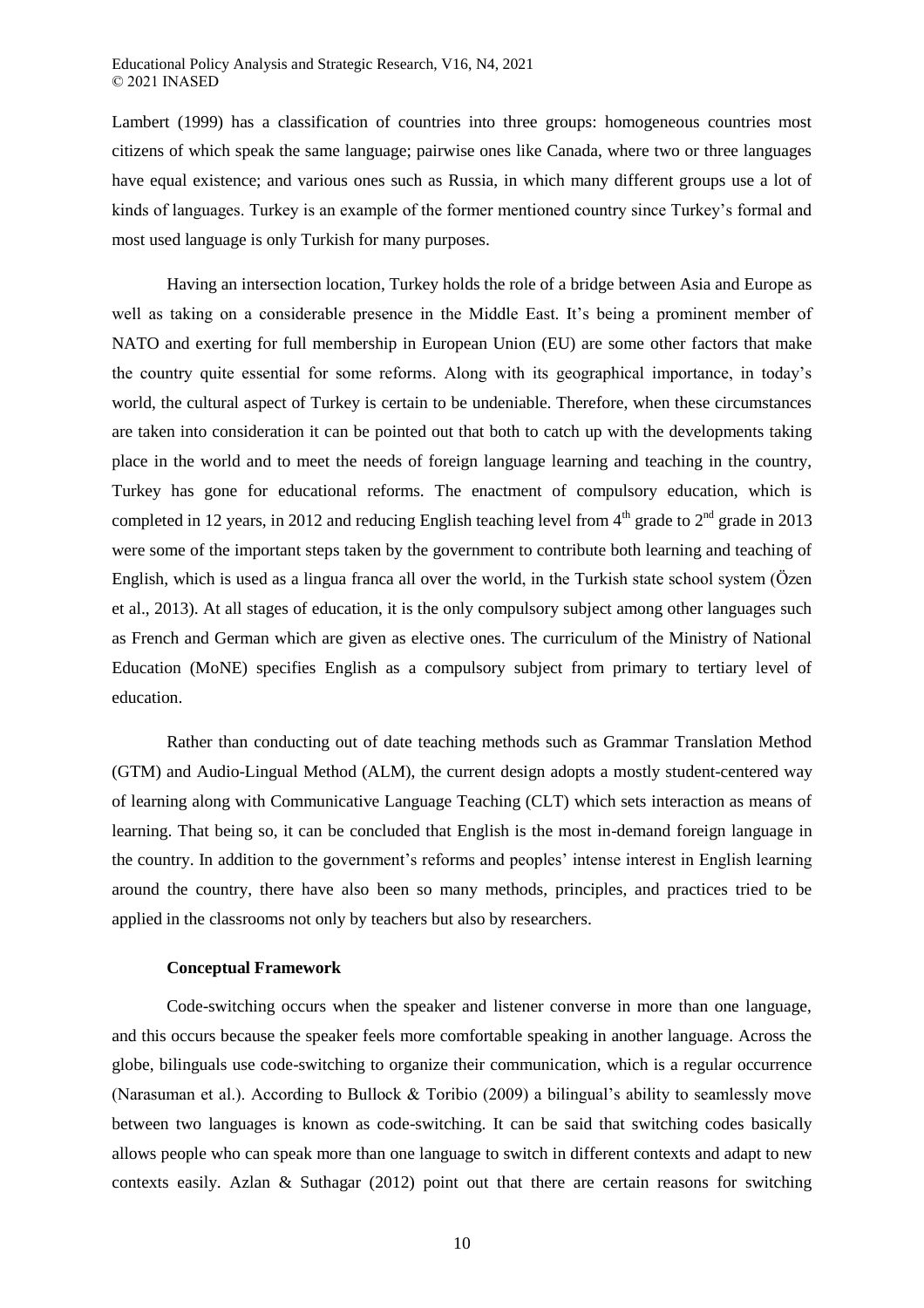between languages in the classroom environment. First, this is due to a lack of vocabulary in the target language among students who are learning the second language. Secondly, code-switching is needed to make communication effective in the classroom and to encourage class participation. On the other hand, Narayan (2019) draws attention to the fact that teachers utilize code-switching in order to bridge the language gap between them and their students. From this point of view, it can be stated that code-switching is a necessity rather than an obstacle for both teachers and students in the classroom context.

Due to the ease of communication and acculturation necessity, it has currently been quite vital to bring up bilingual and multilingual individuals all around the world. Therefore, demands and attitudes towards language learning have become more common than ever. That's why it would be useful to touch on the nature of code-switching and what it stands for the researchers of this era. The term code or variation in a language can be described as a selection of words and utterances that may change from one to another. On the other hand, code-switching refers to the process in which a multilingual or bilingual person shifts between languages that s/he knows or the others may be familiar with in a context or conversation. According to Gumperz (1982), "the juxtaposition within the same speech exchange of passages of speech belonging to two different grammatical systems or subsystems" (p.59) is defined as code-switching. Lowi (2005) asserts that researchers shouldn't focus on CS only as a speaking instrument, conversely it might play a major role in identity formation and cultural interaction. So, as well as its being a physical way of articulation it also combines the components of culture and personal bonds. Holmes (2013), on the other hand, defines it as an alternation of language that is shifted for a clearer interpretation by the listener within a specific context. Within a language or two languages code-switching may happen in morphological structures as it does in syntax and the speaker's utterances namely, words or sentences switched, depending on the listener's competence.

### **Types of Code-Switching**

*Inter-sentential code-switching* mainly occurs after the completion of the first language and then the speaker starts to the next sentence with L2. Both sides share the same topic, but the switching takes place a bit more in complexity. The speaker usually sets his/her sentences in two different languages such as *"Coronavirus is spreading all over the world, there is a huge death toll as people don't care about the social distance. Bu anlamda sosyal mesafeyi korumak büyük önem arz ediyor." (For this reason, following social distance rule is of vital importance.)*

*In Intra-sentential code-switching,* the person who speaks, shifts between two codes such as Turkish and English in the middle of the sentence or clause. Switching from English to Spanish, from Urdu to Arabic or from English to Turkish are common examples of intra-sentential code-switching. For instance, *"Chapter seven bu haftaki ödeviniz." (For this week, chapter seven is your homework.)*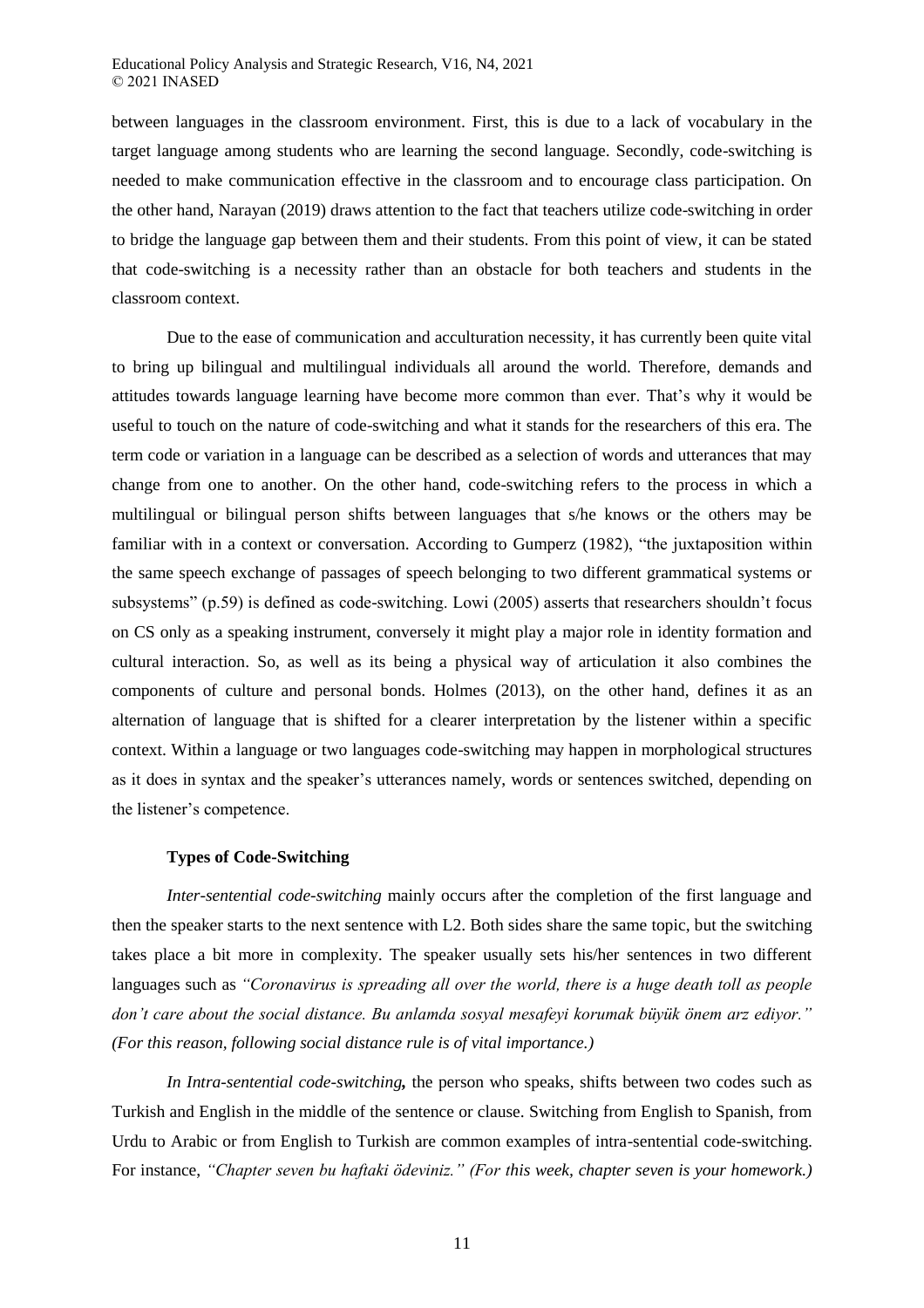*Tag switching* is more common because during the conversation the speaker adds tags which are one or two phrases into his or her statements. Expressions like 'you know', 'I mean' are common English examples.

As Al-Qaysi (2016) proposes, to be able to pin down the merits and limitations of the implementation of CS, learners' and educators' perspectives towards CS remain open to careful investigation. For those who claim that first language should be prohibited in the classrooms, the main point is that the teacher is the only facilitator for students, and they should interact more often in L2 as much as possible. Luo (2019) expresses that there has been an agreement between officials and parents about the ban of Chinese in EFL classrooms, especially in listening and speaking classrooms. He also asserts that the teacher's use of the first language can be considered bad, as this may cause hindrance in practicing English. On the other hand, the others' approach to CS is pretty calmer because they believe that without the use and comprehension of the mother tongue, the learning process becomes incomplete. According to García and Lin (2017), besides being an effective teaching instrument for teachers to convey meaning better, code-switching also contributes to the academic use of L2. CS taking place in the classroom might be useful for the comprehension of new vocabulary, checking learners' understanding and giving feedback to students (Zacharias, 2003). The heating debate among researchers, teachers, or educators has long been going on and the deadlock of L1 practice in foreign language classrooms has its extensiveness even today. Thus, that is the focal point of this study to clarify whether the use of the first language in EFL classrooms is facilitating or adopting a full use of English is inhibiting in view of both students and teachers' aspects. Therefore, this study aims to give possible answers to these research questions:

1- What attitudes and beliefs do students have on CS?

2- Do the students attitudes and beliefs differ regarding the variables of sub-section of the scale, gender, and grade?

3- What are the perceptions of teachers on CS based on the structured-form?

4- What are the CS manners of teachers in their classrooms?

5- What is the interview-based thoughts and opinions of teachers on CS?

## **Method**

#### **Design**

In this study, the mixed-method design (Explanatory Sequential Mixed Methods Design was carefully tried to collect data both from students who were quantitatively administered by a 5-point Likert scale and teachers who were not only employed by close-ended questions with structured forms, but also 8 open-ended questions were asked to unravel their manners towards teachers'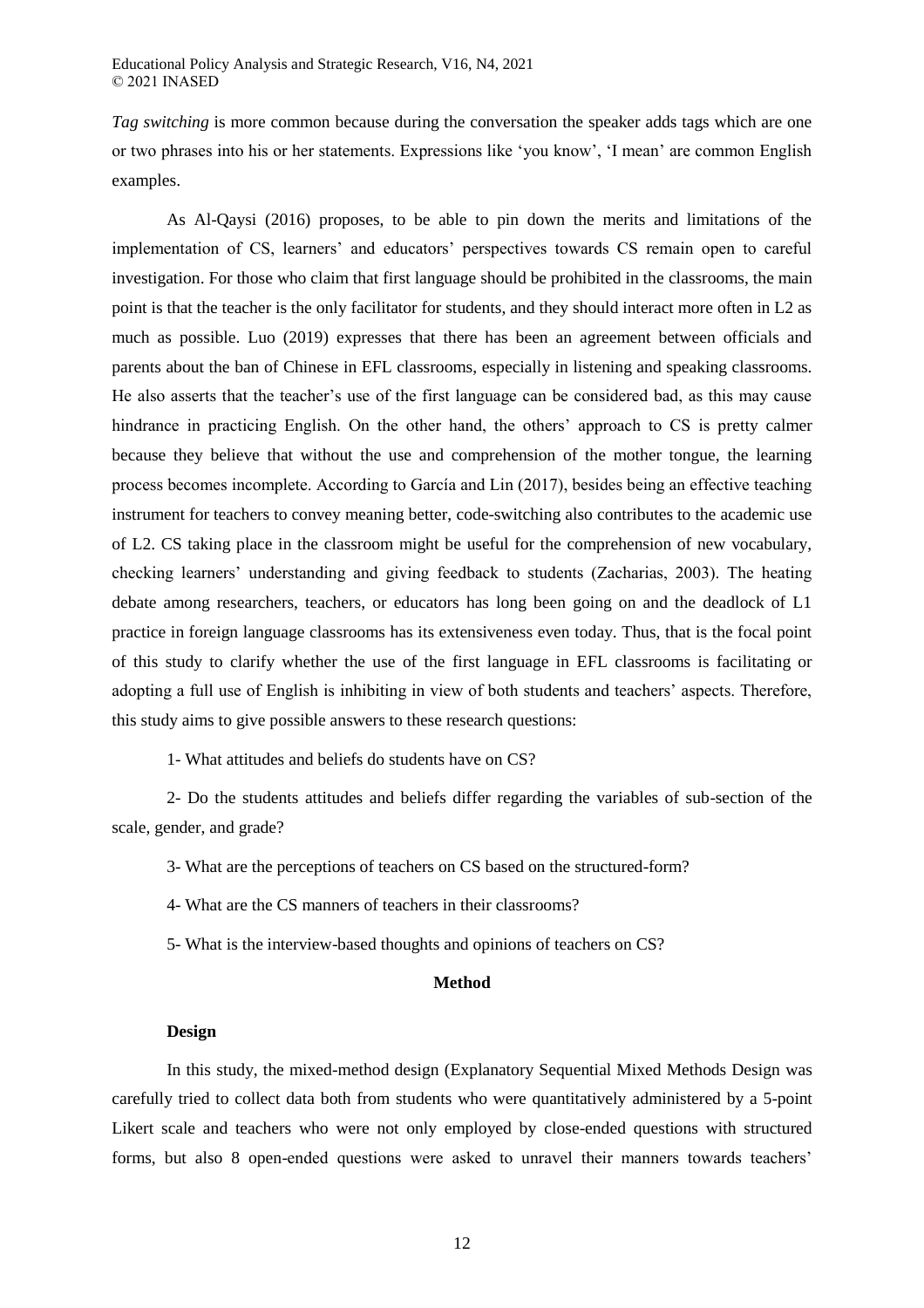switching between Turkish and English in the classrooms. As Creswell (2014) asserts, quantitative and qualitative research designs both have strong and weak points, to formulate a more effective insight into the research questions and tackle the limitations of both design methods, a combination of the two data forms is of vital importance for better results.

#### **Participants**

To investigate the related issues, the sequential mixed methods sampling was selected as it includes both probability sampling for quantitative process and purposive sampling for qualitative one (Teddlie & Tashakkori, 2009). The questionnaire was designed by the researcher and put into practice with the consent of the participating students and teachers. As Israel and Hay (2006) point out, the protection of the contributors is of vital importance in order not to come up against any challenges and giving them a sense of trust is morally much noteworthier. Consequently, great importance was attached to the anonymity of the participants. As participants, 226 students ranging from  $5<sup>th</sup>$  grade to the  $12<sup>th</sup>$  grade were selected from 11 cities of Turkey. Likewise, teachers working at the secondary and high schools, voluntarily participated in the survey. Totally 92 teachers 55 of whom work in secondary schools and 37 are in the high schools partook in structured forms. Additionally, 23 teachers from Kocaeli were structurally interviewed to boost the qualitative part. On account of the world-affecting outbreak, namely, coronavirus which forced the whole world to quarantine, it was impossible to reach the participants in person, and an online way of communication was held with both their and their institutions' assent. Thus, demographic information of the participants is presented in the following.

During the survey process, 106 secondary school students and 120 high school students voluntarily took part in this research. 10.4% *(f=11)* of secondary school students stated that they are at the beginning level, 77.4% *(f=82)* are at the intermediate level and 12.3% *(f=13)* are at the advanced level. On the other hand, 29.2% *(f=35)* of the high school students were beginners, 65.8% (*f=79)* of them were intermediates, and 5% *(f=6)* had C1-C2 levels of language proficiency.

In general, 226 students in 11 cities of Turkey willingly contributed to the survey about codeswitching. As it is noticed, most of the participants with 53.1 percentage *(f=120)* were from Kocaeli due to the researcher's dwelling there. 15.5% of the respondents with the frequency of 35 participated in Siirt. Sakarya was the third city with the highest number of participants with 11.1% (*f*=25) and Erzincan with 7.1% (*f*=16) was the fourth one. This was followed by İstanbul with 6.2% (*f*=14) students and by Hakkari with 4% (*f*=9). The number of participants from Batman and Malatya was equal with .9% (*f*=2). In Ardahan, Bartın, and Kırklareli only .4% students took part in the study  $(f=3)$ .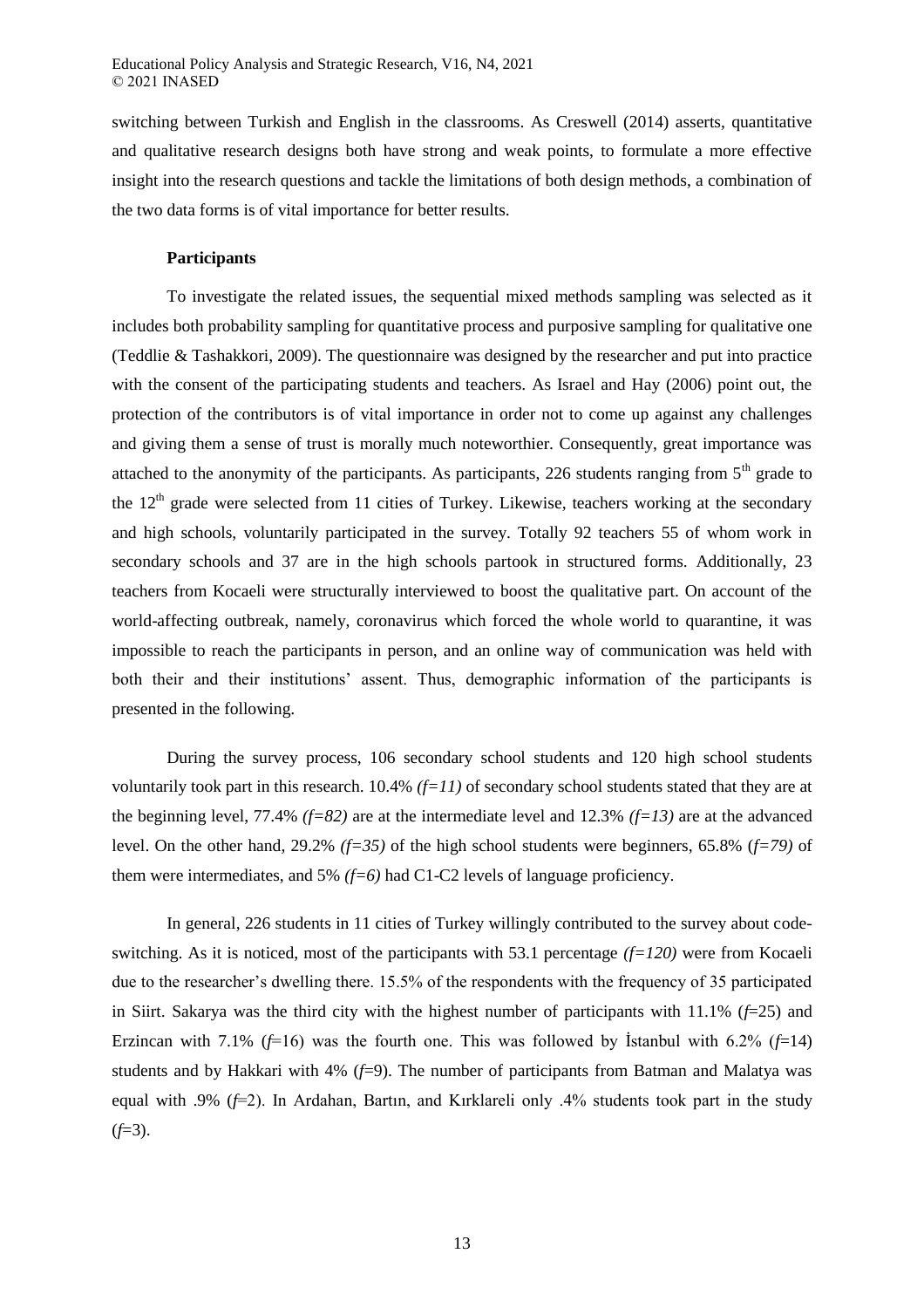The total number of the participants for teachers is 92. While males constitute 31.5% *(f=29)* of the group, the rate for girls is 68.5% *(f=63)*. Only 1 male has a master's degree, this number is 8 for females. Meanwhile, 79.3% *(f=73)* of teachers have ELT graduation degree, 18.5% *(f=17)* of the whole graduated from English Language and Literature, and 2.2% namely 2 teachers have Linguistics diplomas. Secondary school teachers make up 59.8% *(f=55)* of the group and high school ones are 40.2% *(f=37).*

Teachers taking part in this survey were from all regions of Turkey and they contributed to this study from 34 cities. As it is clear, 30.4 of the participants *(f=28)* work in the Southeast Anatolian Region and 18.5% of them *(f=17*) are from the Eastern Anatolian Region. For the Marmara Region, the percentage is 19.6 which corresponds to 18 teachers while teachers from Black Sea Region are 15 (16.3%). These are followed by the Mediterranean Region with 7.6% (*f=7)* and Central Anatolian Region with 4.3% *(f=4).* Finally, the Aegean Region with 3 attendants constitutes 3.3% of the total population.

### **Data Collection**

Before the data collection procedures were implemented, as code-switching had ethical dimensions, the institutional consent and approval were obtained for the current study. Afterwards, the participants were informed about the purpose of the study, the protocols of interview, the detailed procedures, duration, and voluntary participation or withdrawals.

The data were obtained from both teachers and students ranging from  $5<sup>th</sup>$  to  $12<sup>th</sup>$  grades in EFL classrooms across the country through a four-week study. The instruments for data collection were two questionnaires one for students and the other for teachers. A five-point likert questionnaire was devised for students to gauge *(a)* code-switching's impact on their language learning *(b)* their attitudes to language shifting, and *(c)* its motivating effect on students' classroom participation. It included a total of 24 questions. On the other hand, a structured questionnaire consisting of 8 questions was prepared for 92 teachers. Meanwhile, 8 open-ended questions via video conference interviews were asked to 23 teachers from Kocaeli to elicit teachers' thoughts, stances, and approaches to codeswitching in their classes. The questionnaires began with background information such as age, gender, years of experience, city of teaching/learning, etc. 5-point Likert scale of students' questionnaire included items like *strongly agree, agree, neutral, disagree, strongly disagree* with each statement. Students' questionnaire was created in Turkish to avoid any ambiguity. For total items of students' questionnaire (*n*=24) the reliability Cronbach alpha level was calculated as .82, which is accepted as feasible to collect data.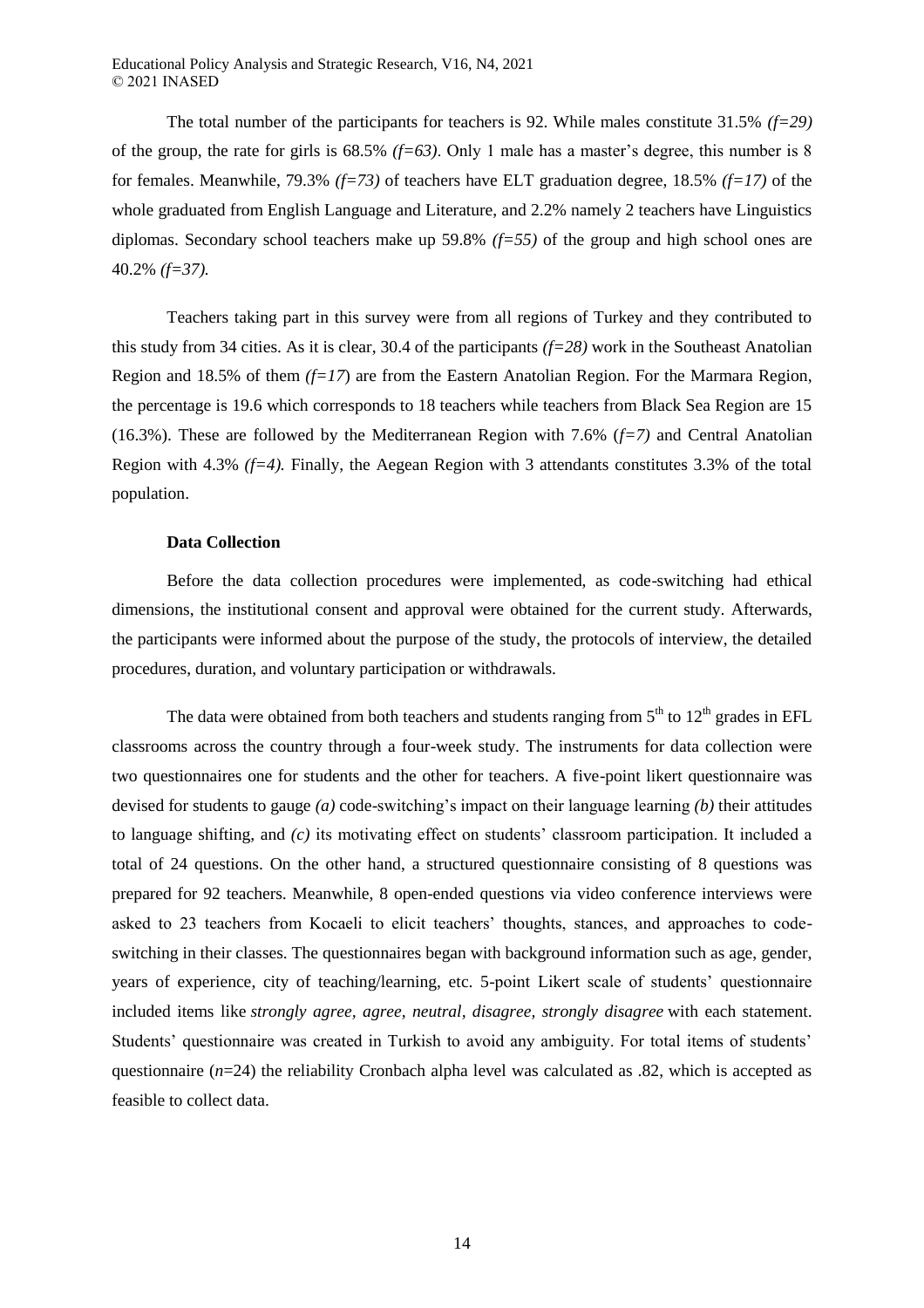#### **Data Analysis**

In the current study, both quantitatively and qualitatively analyzed research methods were used to have a better interpretation of teachers' code-switching in view of students and teachers' answers. Through SPSS usage, quantitatively analyzed results were compared with open-ended questions of teachers to obtain appropriate critical analysis about why teachers alternate between languages in the classroom and what their and students' perceptions are about this situation. To calculate the percentages and frequencies in the Likert-scale and structured forms, descriptive statistics were chosen. Meanwhile, One-Sample T-Test was applied to reveal if there was any statistically significant difference among subsections of the students' questionnaire regarding codeswitching. Independent Samples T-Test was aimed to find out whether gender makes a difference or not. One-Way ANOVA was administrated to see if any variance was in terms of grades or not. In addition, Miles and Huberman's (1994) model for qualitative data analysis was utilized.

### **Results**

The descriptive and statistical results of students and teachers' questionnaires were categorized according to the tables below. Furthermore, the questions and answers of the conducted interview were presented to the reader with analysis.

### **Students' Attitudes and Beliefs on Teachers' Code-switching**

| Sections of Scale                                         | N   | $\bar{x}$ | S    | <b>SD</b> |       | P    |
|-----------------------------------------------------------|-----|-----------|------|-----------|-------|------|
| Code-switching's impact                                   | 226 | 23.20     | 5.86 | 225       | 59.48 | .000 |
| Attitudes to language shifting                            | 226 | 26.99     | 6.12 | 225       | 66.27 | .000 |
| Motivating effect on students' classroom<br>participation | 226 | 12.20     | 3.49 | 225       | 52.54 | .000 |

**Table 1.** One Sample T-test Results for Sub-sections of Scale

Table 1 illustrates that the coding of the data was statistically calculated under three subsections. In analyzing the students' questionnaire regarding the impact of CS on students' language learning, students' attitudes to CS, and its motivating effect on students' classroom participation onesample t-test was employed to investigate if there was any statistically significant difference among these sub-sections. The mean values reveal that students' attitudes and beliefs on language shifting is higher than other categories ( $\bar{x}$  = 23.20). As, the p-values were .000 *(p<0.05)* for all categories it showed that there was a statistically significant difference among three sub-sections.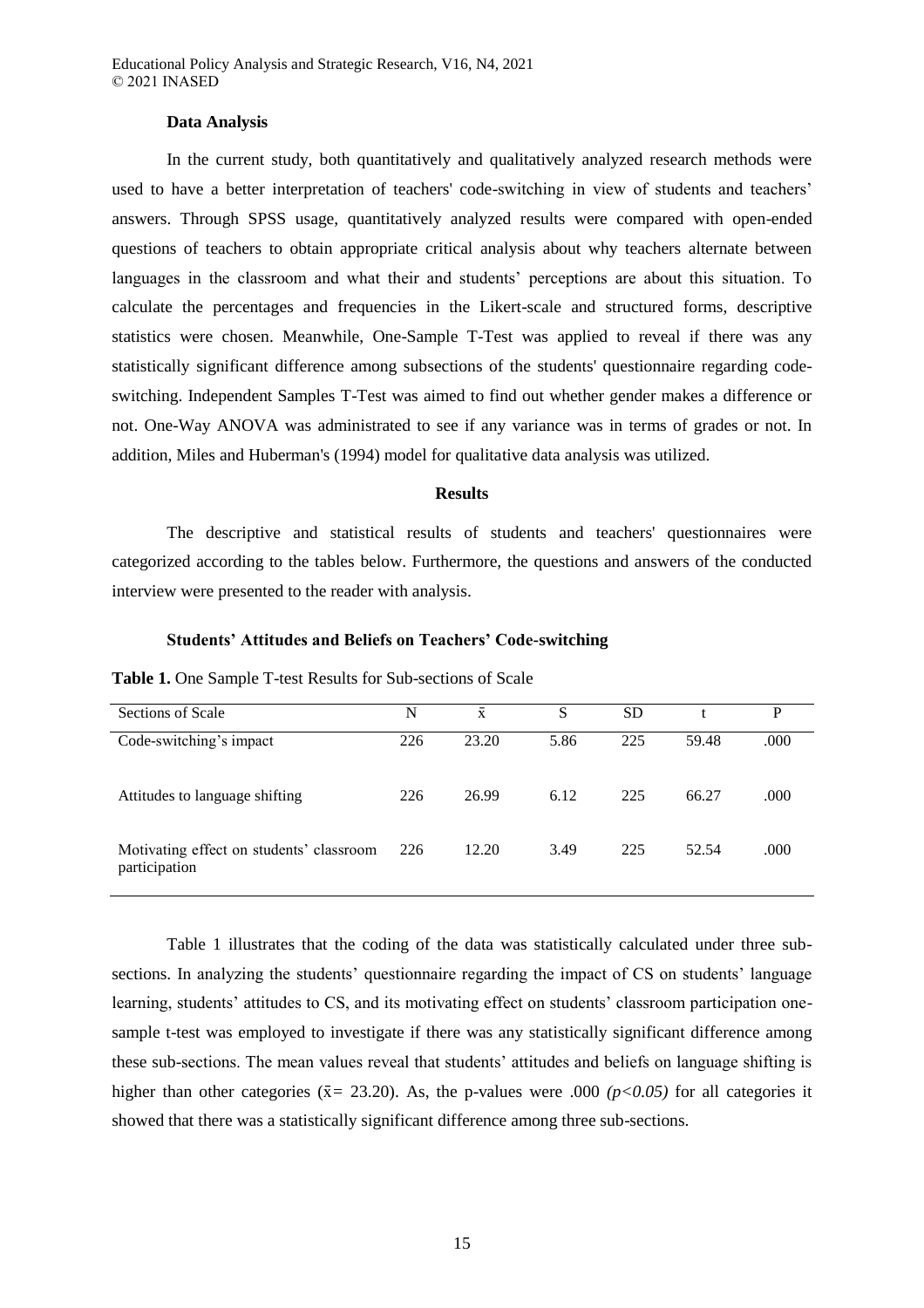| Sections of Scale                                         | Gender | N   | $\bar{x}$ | S    | SD  |      | р    |
|-----------------------------------------------------------|--------|-----|-----------|------|-----|------|------|
| Code-switching's impact                                   | Male   | 61  | 21.70     | 7.12 | 224 | 2.35 | .020 |
|                                                           | Female | 165 | 23.25     | 5.24 |     |      |      |
| Attitudes to language shifting                            | Male   | 61  | 25.67     | 7.78 | 224 | 1.98 | .049 |
|                                                           | Female | 165 | 27.47     | 5.33 |     |      |      |
| Motivating effect on students'<br>classroom participation | Male   | 61  | 11.61     | 4.57 | 224 | 1.58 | .116 |
|                                                           | Female | 165 | 12.43     | 2.98 |     |      |      |

**Table 2.** Independent Samples T-test Results for Sections of Scale in terms of Gender

As presented in Table 2, the p-values for both genders reveal that there are statistically significant differences in code-switching's effect on students' language learning ( $p = .020$ ,  $p < 0.05$ ) and their attitudes to code-switching ( $p = .049$ ,  $p < 0.05$ ) sections in view of gender. On the other hand, it is clearly seen in the table that there is no significant difference in terms of gender in the last section ( $p = .116$ ,  $p > 0.05$ ). Considering the first part (code-switching's impact), it is understood that the mean values of the females ( $\bar{x}$  = 23.25) are a bit higher than the males' ( $\bar{x}$  = 21.70). In "attitudes to language shifting" part, the mean value for females ( $n= 165$ ) is  $\bar{x} = 27.47$  and for males ( $n= 61$ ) is  $\bar{x} =$ 25.67. While the mean values of females are  $\bar{x}$  = 12.43, those of males are  $\bar{x}$  = 11.61 in the last part.

| <b>Table 3.</b> Descriptive Results of One-way ANOVA in terms of Grades |  |  |  |
|-------------------------------------------------------------------------|--|--|--|
|                                                                         |  |  |  |

| Grades/Levels    | N   | Mean  | <b>SD</b> |
|------------------|-----|-------|-----------|
| $\overline{5th}$ | 10  | 51.60 | 17.22     |
| 6th              | 20  | 60.80 | 13.92     |
| 7th              | 33  | 66.45 | 15.52     |
| 8th              | 46  | 59.96 | 14.63     |
| 9th              | 40  | 62.03 | 10.44     |
| 10th             | 29  | 61.38 | 13.15     |
| 11th             | 29  | 64.90 | 8.86      |
| 12th             | 19  | 67.11 | 8.59      |
| Total            | 226 | 62.39 | 13.16     |

Table 3 shows the mean and standard deviations score values from 5th to 12th grade to find out if there is any statistically significant difference between the grades of the students. In addition, a one-way analysis of variance (ANOVA) was conducted to determine the significant difference among the mean scores. As can be seen in table 3, the mean score of the  $5<sup>th</sup>$  grade students ( $n=10$ ) were  $\bar{x}$  = 51.60 and the standard deviation reported for them was 17.22, for  $6<sup>th</sup>$  ones ( $n=20$ )  $\bar{x}$  was 60.80 while the standard deviation was 13.92, for  $7<sup>th</sup>$  grade students (*n*=33) mean score was  $\bar{x}$  = 66.45 and standard deviation was 15.52, for 8<sup>th</sup> ones ( $n=46$ ) was  $\bar{x}$  = 59.96 and standard deviation was 14.63, for 9<sup>th</sup> grade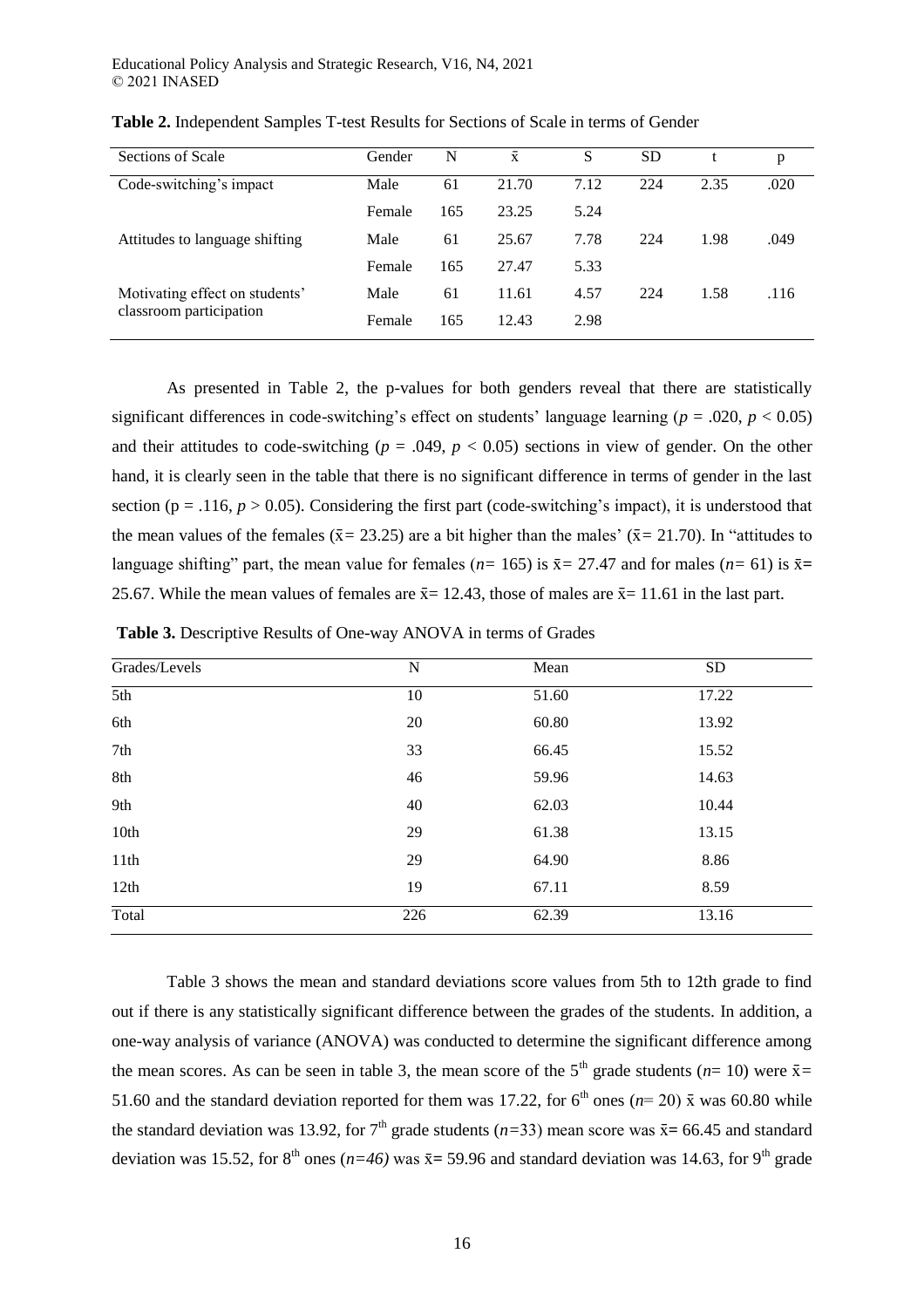( $n=40$ ) it was  $\bar{x}$  = 66.45 and standard deviation was 10.44, for 10<sup>th</sup> level students (n=29) mean value was  $\bar{x}$  = 61.38 and standard deviation was 13.15, for 11<sup>th</sup> ones (*n*=29) the mean score was  $\bar{x}$  = 64.90 and standard deviation was 8.86, lastly for  $12<sup>th</sup>$  grade students ( $n=19$ ) the mean value was found as  $\bar{x}$  = 67.11 while standard deviation was reported as 8.59. It is clearly illustrated in the table that, as the grade level increases, the mean values go up in direct proportion.

| Source of<br>Variation | SS        | df  | <b>MS</b> | f     | p    | Significant<br>Difference |
|------------------------|-----------|-----|-----------|-------|------|---------------------------|
| Between<br>groups      | 2671.975  | 7   | 381.711   | 2.291 | .029 | Between                   |
| Within<br>groups       | 36321.977 | 218 | 166.615   |       |      | Pairs of all<br>grades    |
| Total                  | 38993.951 | 225 |           |       |      |                           |

**Table 4.** One-way ANOVA Statistics in terms of Grades

According to one-way ANOVA results, there is a significant difference between students' scale scores in terms of grade level, F (7, 218) = 2.291, p < 05. In other words, students' scale scores change significantly according to the grade level.

## **Teachers' Reasons and Points of View on Code-Switching**

**Table 5.** Descriptive Statistics of Teachers Questionnaire

| Items                                                | Answer         | f  | $\%$ |
|------------------------------------------------------|----------------|----|------|
| (1) Do you switch codes in your classes?             | <b>Yes</b>     | 87 | 96.6 |
|                                                      | No             | 5  | 5.4  |
| (2) Language shifting during English classes is good | <b>Yes</b>     | 82 | 89.1 |
| for students' understanding.                         | N <sub>0</sub> | 6  | 6.5  |
|                                                      | No idea        | 4  | 4.3  |
| (3) Does language shift affect educational process?  | <b>Yes</b>     | 78 | 84.8 |
|                                                      | N <sub>0</sub> | 10 | 10.9 |
|                                                      | No idea        | 4  | 4.3  |
| (4) Using Turkish in the classroom is a motivating   | Yes            | 68 | 73.9 |
| factor.                                              | No.            | 24 | 26.1 |
| (5) Using only English is a motivating factor.       | Yes            | 28 | 30.4 |
|                                                      | No             | 64 | 69.6 |
| (6) Do you agree with the idea that teachers code-   | I agree        | 36 | 39.1 |
| switch because they are not familiar with the exact  |                |    |      |
| expressions in the target language?                  | I disagree     | 45 | 48.9 |
|                                                      |                |    |      |
|                                                      | I have no idea | 11 | 12.0 |
| (7) How often do you think that you switch from      | Always         | 11 | 12.0 |
| English to Turkish in the class?                     | Usually        | 42 | 45.7 |
|                                                      | Sometimes      | 27 | 29.3 |
|                                                      | Rarely         | 12 | 13.0 |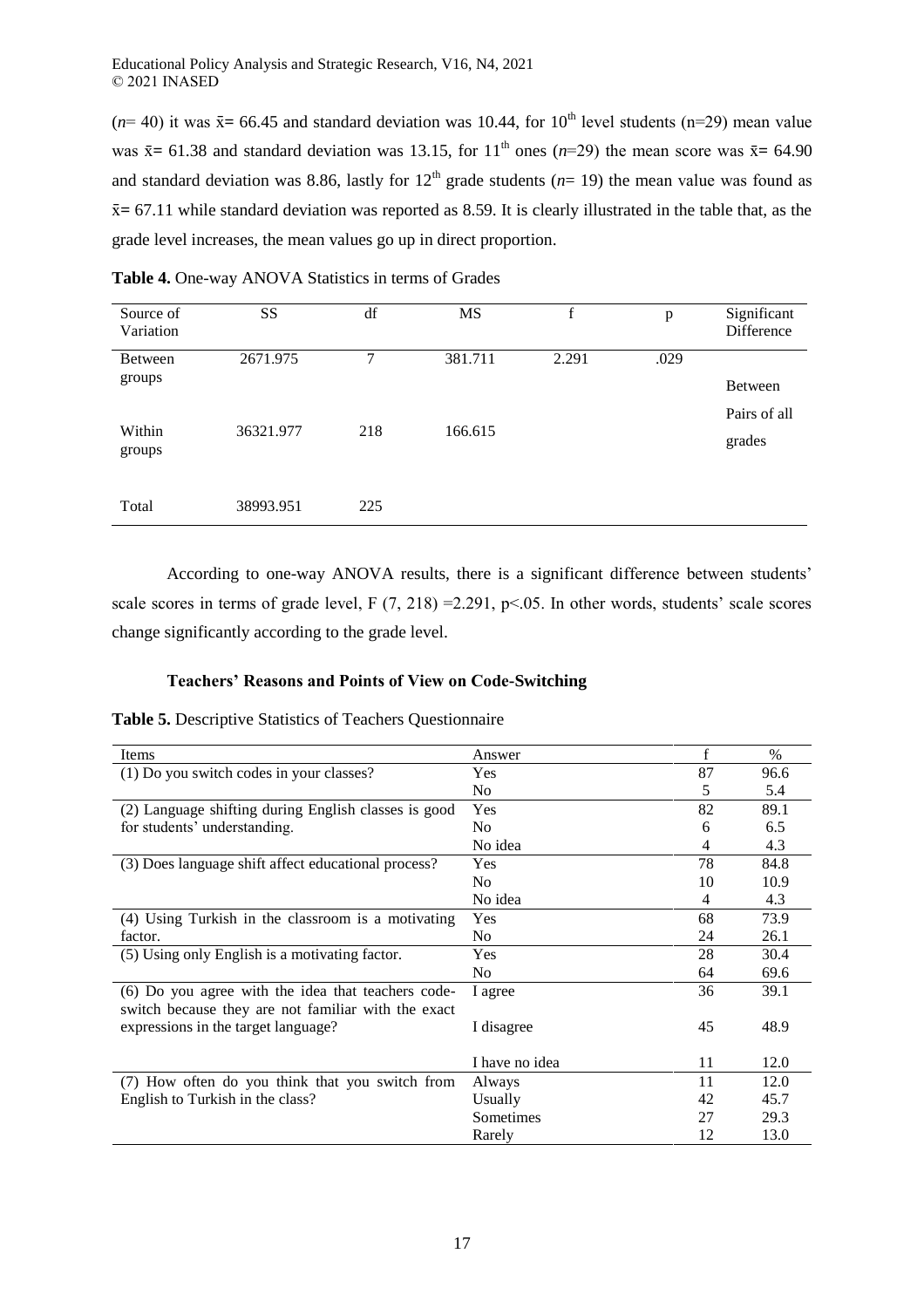| 70.7 |
|------|
| 40.2 |
| 63.0 |
| 81.5 |
|      |
| 15.2 |
| 27.2 |
| 14.1 |
| 2.2  |
|      |

As for item 1, 96.6% of the teachers (*f*=87) switch codes in their lessons whereas few of them say no that constitutes the percentage of 5.4%. This indicates that almost all of them alternate between English and Turkish during their EFL classes. For the second item, 89.1% of the teachers are in the opinion that language shifting is good for students' understanding while only 6.5% of them say no and 4.3% have no opinion about the situation. Likewise, most teachers (84.8%) think that language shifting directly affects the educational process. According to 73.9% of the teachers (*f*=68) usage of Turkish in the classroom is a factor for motivation. However, 26.1% of them (*f=24*) claim otherwise. As the table indicates for item 5 "*Using only English is a motivating factor.",* 69.6% of the participants (*f*=64) stated that they disagreed with only English usage. Regarding items 4 and 5, most of the teachers, support the claim that using Turkish is a motivating factor though few accept English as a motivating factor. When they were asked: "*Do you agree with the idea that teachers code-switch because they are not familiar with the exact expressions in the target language?*", 48.9% of teachers  $(f=45)$  expressed disagreement, 39.1%  $(f=36)$  agreed, and 12%  $(f=11)$  did not state an idea to this question. The frequency of teachers switching from English to Turkish is as follows; 45.7% *'usually'*, 29.3% *'sometimes'*, 13% *'rarely'*, and 12% *'always'*. From these results, it can be proved that the majority of them switch from English to Turkish. In the  $8<sup>th</sup>$  item, the purpose of teachers alternating between English and Turkish was asked. They were also informed that they could pick more than one option. Most of the teachers (81.5%) stated that they (*f*=75) used code-switching when the students were having difficulty in understanding what was taught. Approximately three-quarters of the participants also added that to '*teach grammar'* they needed to code-switch between English and Turkish. As the third, language shifting reason for '*unknown structures'* was 63% while 40.2% of the attendants pointed out they used CS for '*vocabulary*' teaching. As can be seen, when teachers '*sum up the topic'*, only 27.2% of them (*f=*25) benefit from code-switching. On the other hand, the total number of those who consider themselves as '*insufficient in transferring information*' is 13 (14.1%). Finally, teacher 41, expressed his opinion on the reasons of his CS during EFL classes mostly related to *'cultural issues'*, and teacher 46 marked *'other'* option by saying that he used code-switching for '*classroom management'*. As a result, the percentage for those who specified other statements on their reasons for CS was 2.2% (*f*=2).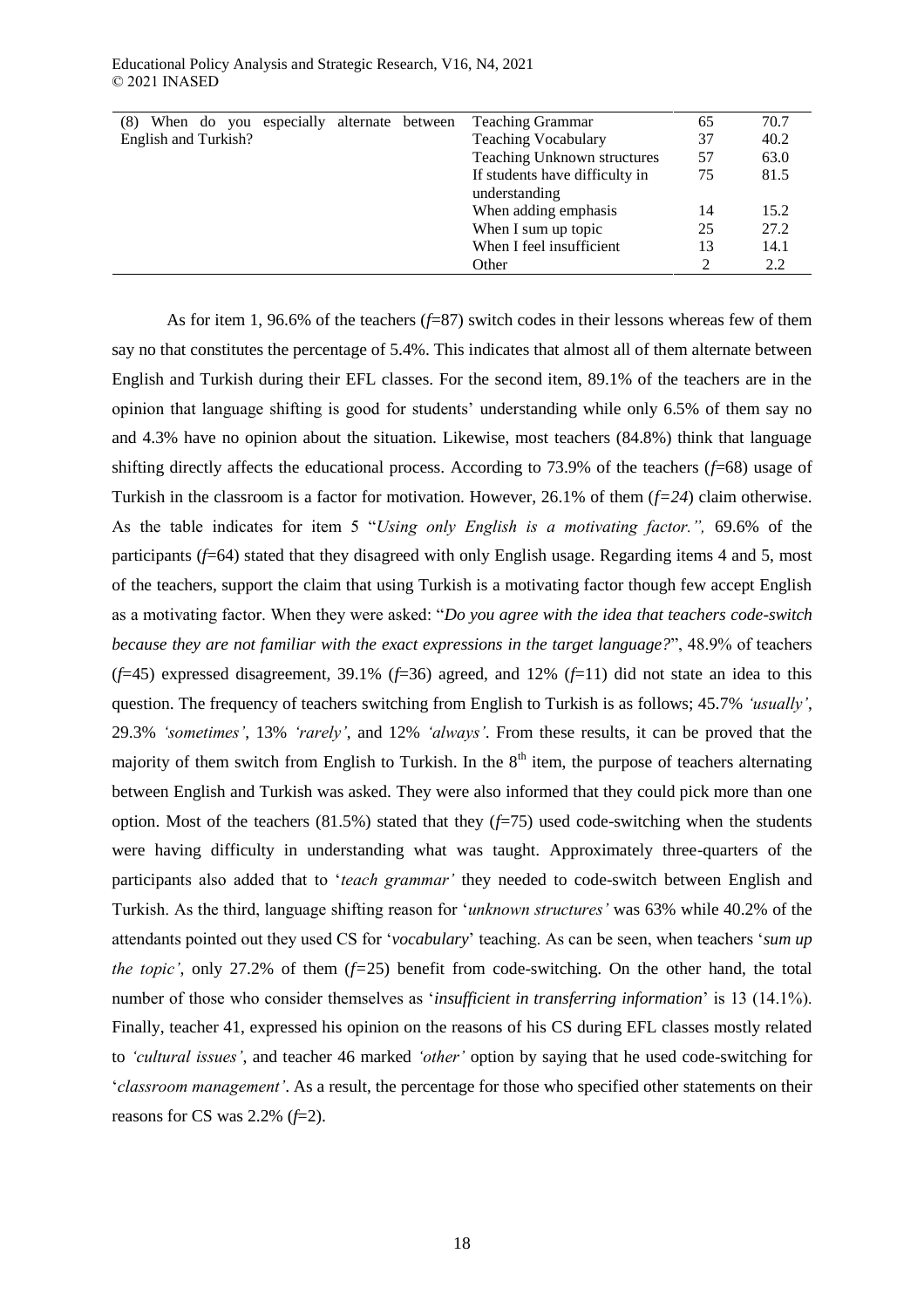Educational Policy Analysis and Strategic Research, V16, N4, 2021 © 2021 INASED

#### **Interviewed Teachers' Points of View on Code-Switching during Their Classes**

The comments and answers of 23 teachers who were interviewed via video conference in Kocaeli are as follows:

### *1-Do you switch codes in your classes? (Do you switch from English to Turkish or vice versa?)*

The answer of 20 teachers (87%) to this question was *'yes'*, and just 3 of them (13%) responded with *'no'*. The interview group is also of the opinion that it is useful to switch codes between English and Turkish during the course.

## *2-How do you teach English? (Only in English language, by mostly using Turkish or benefiting from both etc.) You may give some details.*

Teacher 9: *Mostly, I use English, however if I teach grammatical topics that are hard to understand such as relative clauses, passive voice, etc. I explain in Turkish first, then I go on my lesson in the target language.*

Teacher 3*: I teach English by mostly using the Turkish language because when I start to speak English some students don't understand what l say. On the other hand, I sometimes try to speak English in some situations and If I feel that my students don't understand even if I give many examples, pictures or objects, then I use Turkish again.*

In response to question 2, those surveyed indicated that their reasons for code-switching were various. Teacher 9 conducted mostly English-only lesson while teacher 3 used Turkish most of the time. However, it is clear that both, to some extent, benefited from Turkish for different reasons such as to teach grammar, to communicate, or to be understood by the students.

#### *3- Do you think that teaching English via Turkish is useful for students to learn a language?*

Teacher1: *I don't think this is true. As far as I have experienced through time (17 years of experience), this is only good if you are preparing them for a specific grammar examination, or else this doesn't contribute to their English.*

Teacher11: *Sometimes it may be useful especially for some grammar topics, but of course, for skills lessons, only English should be used. For example, I make a summary of personal pronouns, tenses in Turkish then I teach English versions. But for communication purposes, by no means should Turkish be used.*

As these quotes indicate, teachers' expressions for Turkish usage in English teaching context are mainly due to grammar topics that they assert are impossible to give in the target language on account of students' incompetence in that language. The participants, on the whole, demonstrated that as a language teaching method, fully taking advantage of Turkish in English teaching is not the proper way to teach the target language. This view was echoed by other informants as well. They added that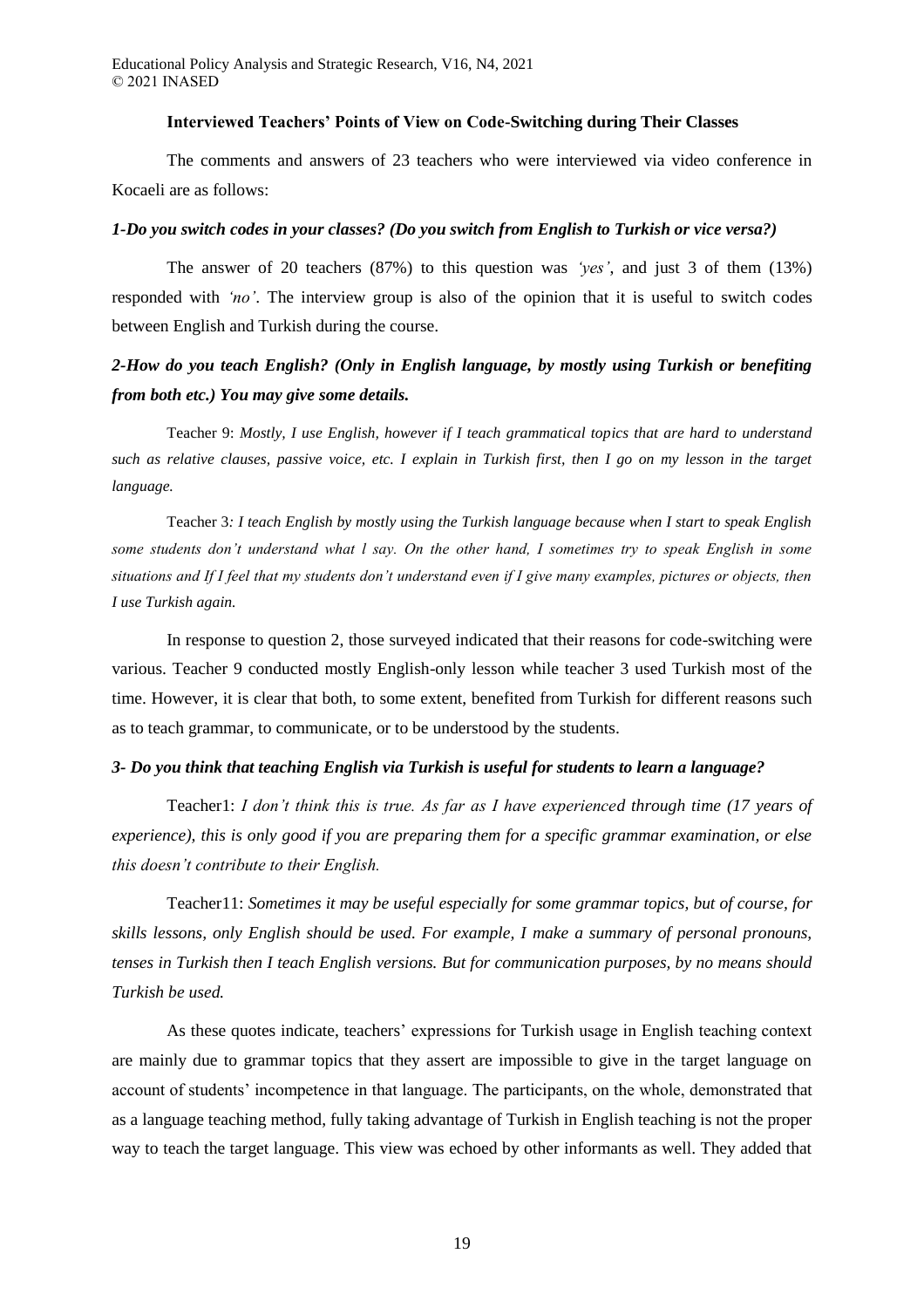usage of Turkish in EFL classrooms facilitates learning grammar, but it has no use in speaking or communication.

# *4- How do you agree or disagree with the statement that "Foreign language is best taught by using only target language."*

Teacher7: *Most of the languages may be suitable to teach a foreign language by using only the target language but when it comes to Turkish, it is a bit difficult as Turkish and English are from different roots and different language families. It is also really hard because of the crowded classes in Turkey, especially in state schools.*

Teacher5: *Yes, that's true but not always. It changes depending on situations like your students' level, background, context. But our students have no chances to speak with somebody speaking English outside the classroom.*

When the fourth question was asked to participants, the majority commented as, there are many factors affecting the need for the first language in EFL settings. They listed them as the differences between students' language levels, their backgrounds, crowded classrooms, limited time, language structure differences, clarification of some issues, and classroom management. Over half of those surveyed  $(f=13)$  reported that they agree with that statement; however, most of them put forward the reasons mentioned above, and 10 teachers stated their disagreement.

### *5- When do you especially alternate between English and Turkish?*

**Table 6.** When Teachers Alternate between English and Turkish

| Answer                                       | f  | $\frac{0}{0}$ |  |
|----------------------------------------------|----|---------------|--|
| Teaching grammar                             | 17 | 73.9          |  |
| Teaching vocabulary                          | 5  | 21.7          |  |
| Teaching unknown structures                  | 9  | 39.1          |  |
| If students have difficulty in understanding | 12 | 52.2          |  |
| When adding emphasis                         | 4  | 17.4          |  |
| When I sum up the topic                      | 1  | 4.3           |  |
| When I feel insufficient                     | 6  | 26.1          |  |
| Other                                        | 3  | 13.0          |  |
|                                              |    |               |  |

This question was also asked in the questionnaire of 92 teachers across Turkey. The frequencies and percentages in table show that the main reason why teachers (73.9%) attempt to CS is '*Teaching grammar'.* The second majority of teachers (52.2%) say that it is better to code-switch '*If students have difficulty in understanding*', and 39.1% are in the opinion that there appear some '*Unknown structures*' when we convey the lesson and most of the students can't understand so we switch to Turkish to make it clear. 6 teachers (26.1%) stated that they '*feel insufficient'* in some cases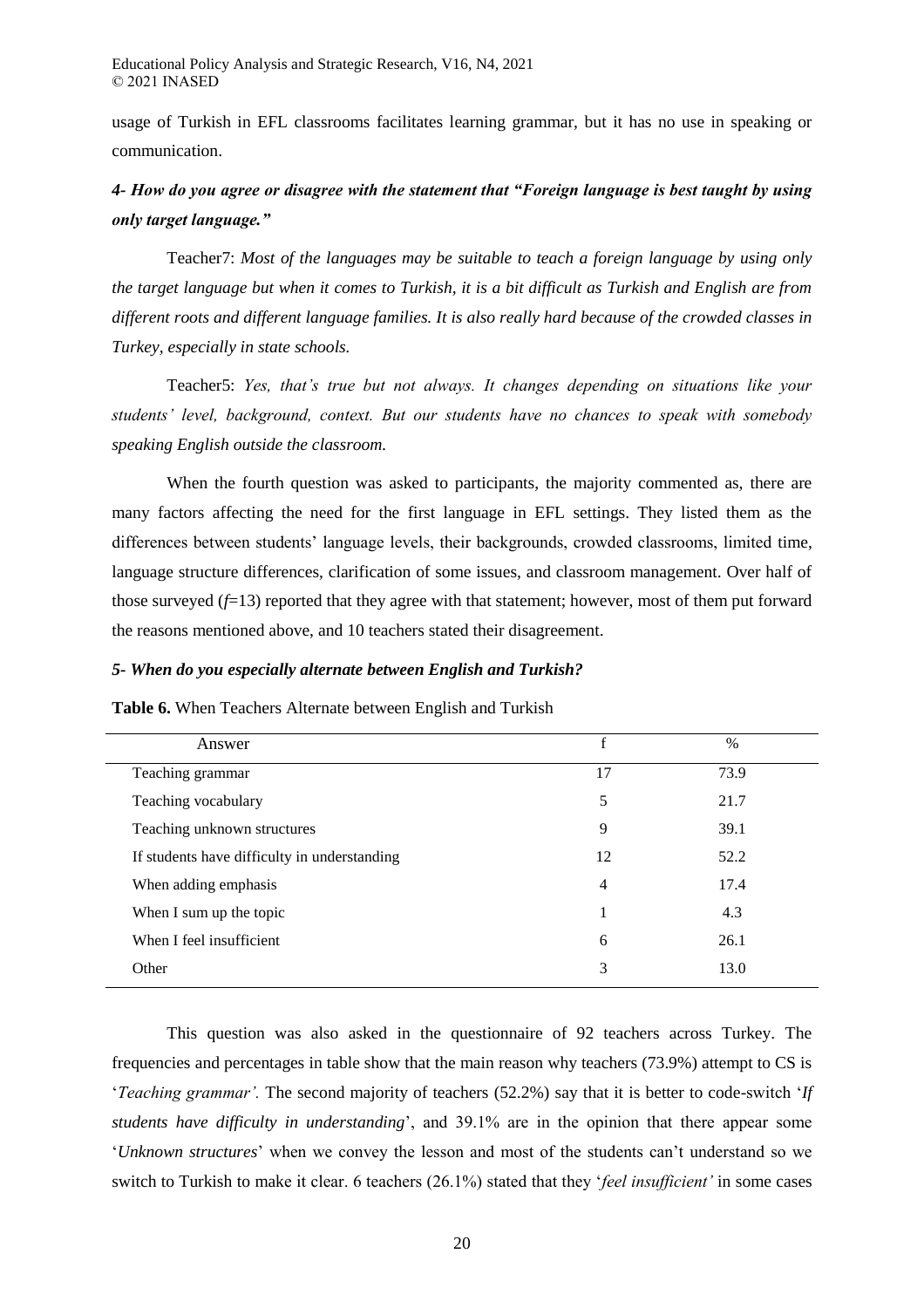and therefore they apply to CS to compensate the gap. On the other hand, 21.7 percent of teachers (*f=*5) switch codes when they '*Teach vocabulary'*. '*When adding emphasis'* 17.4% of them think that it is useful to CS. In addition, 3 of the teachers (13%) put forward other reasons for their codeswitching apart from the options researcher directed. Teacher 10 expressed that she mostly uses Turkish to '*Give instructions',* teacher 13 prefers to CS when time is limited, and Teacher 17 specified that *'I switch codes when there is a need or else, I don't do'*. Finally, only 1 teacher (4.3%) stated that he used CS while summarizing a subject.

# *6- Does usage of Turkish in EFL classes facilitate or debilitate learning of L2? (You may share your experiences.)*

Teacher19: *It debilitates because students can learn a second language easily by speaking it, preparing dialogues, acting roles, singing songs in the target language. Especially using the communicative approach is the best method* (In this method communication in the target language is a primary factor for learning)

Teacher 21: *If students' level is low or cannot understand what you teach, speaking Turkish facilitates their target language learning. As an example, students sometimes force me to speak in Turkish once I speak in English. They do not bother themselves to get the point and just wait for you to explain in Turkish.*

The number of those who thought Turkish facilitates the  $(f=12)$  learning of L2 and those  $(f=11)$  who thought the contrary were close to each other. However, those who thought that the existence of the Turkish language in the EFL context had a positive effect also pointed out that Turkish should be used in a balanced way. As is clear in the excerpt of teacher 19, some argued that L1 use in the L2 environment impedes the pace of target language, thus claiming that L2 is best learned by practicing it in the classroom creating an attractive setting for L2. On the other side, some argued that there was no choice for the teacher other than using L1 due to students' levels as teacher 21said. Another teacher (10) supported this statement by adding that *"with limited time and many forms to teach you have no choice but to switch from l2 to l1".*

# *7- How does code-switching affect the education process? Is it good or bad for learning? Could you please clarify with some examples or with your experiences?*

Teacher7: *To some extent, code-switching makes my students much more confident, and they acquire positive attitudes towards English. You must balance it very well. If you use only English and they can't understand you, they get demoralized and they are afraid of it as if it were a monster. On the contrary, if you use mostly Turkish, in the course of time they forget the main function "communication" of the lesson and they see it as an ordinary theoretical subject to learn.*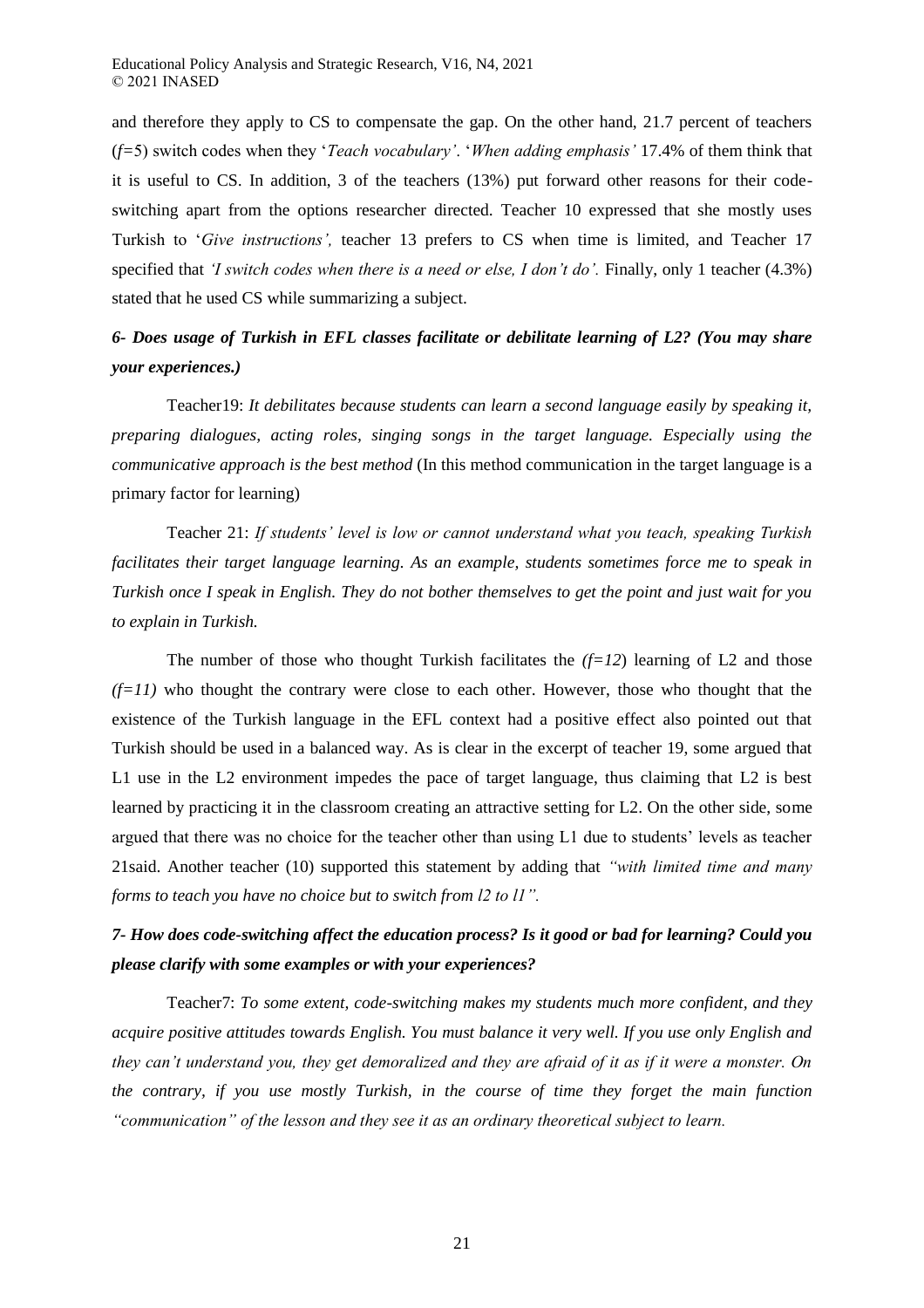Teacher5: *I think that's useful. I use code-switching, so my students not only understand me but also hear the target language. I mean, it depends on what you teach. If you want to teach a difficult unknown structure, it's good to switch the language. For example, while we are learning idioms, we try to find out the same expressions in Turkish which helps a lot to arouse students' interest.*

Two excerpts above reflect the general opinion of the teachers on this subject very well. Almost all the teachers interviewed mentioned the importance of a balanced use of mother tongue in the classrooms. Teacher 7 also draws attention to students' attitudes towards L2. Using only the target language can have negative effects on the student, she says. The teacher also emphasizes that this adverse condition may result from the overuse of Turkish as well. Here the balance between L1 and L2 plays an important role.

# *8- "Speaking Turkish in EFL classes is one of the main reasons for students not to be able to learn English at the expected level in Turkey." Do you agree or disagree with this statement? Can you give some details, please?*

Teacher9: *I don't agree. I teach in Science High Schools* (best-qualified schools in Turkey) *for more than 10 years* (14 years of experience in total)*. My students always claim that their English level is B1 or more and they generally graduate from private middle schools which means that their English level should be higher as they got more English lessons in their schools. However, when we apply the placement test, we notice that the level is generally not as advanced as they claim. When we start to use native language especially for the expression of sentence structures, they learn and use the target structure much more easily. That's why, I disagree.*

Teacher10: *Yes, I completely agree. They(students) do not want to try to speak in basic (easy) forms. They don't feel relaxed during speaking and they feel bad because they are afraid of their friends, they think that their classmates will laugh at them if they fail in speaking. Half of the students have the same problem. They didn't experience the communication environment in the L2 during their previous years (middle school). So, they come to high school with anxieties and prejudices towards English. I think, speaking mostly Turkish in the lessons cause these problems. It would be more beneficial to reduce Turkish or to use it at a certain rate.*

As regards the  $8<sup>th</sup>$  question, while 15 (65%) teachers agreed with this statement, 8 (35%) expressed their belief of disagreement. Those who agreed and disagreed also explained the reasons for their answers during the interview. Interestingly, the teachers who favored the use of Turkish in the lesson also added that the use should be at a certain level. They implied that over or underuse of L1 could trigger some problems in learning environments. Therefore, they stated a balanced L1 use is more secure and better in language acquisition.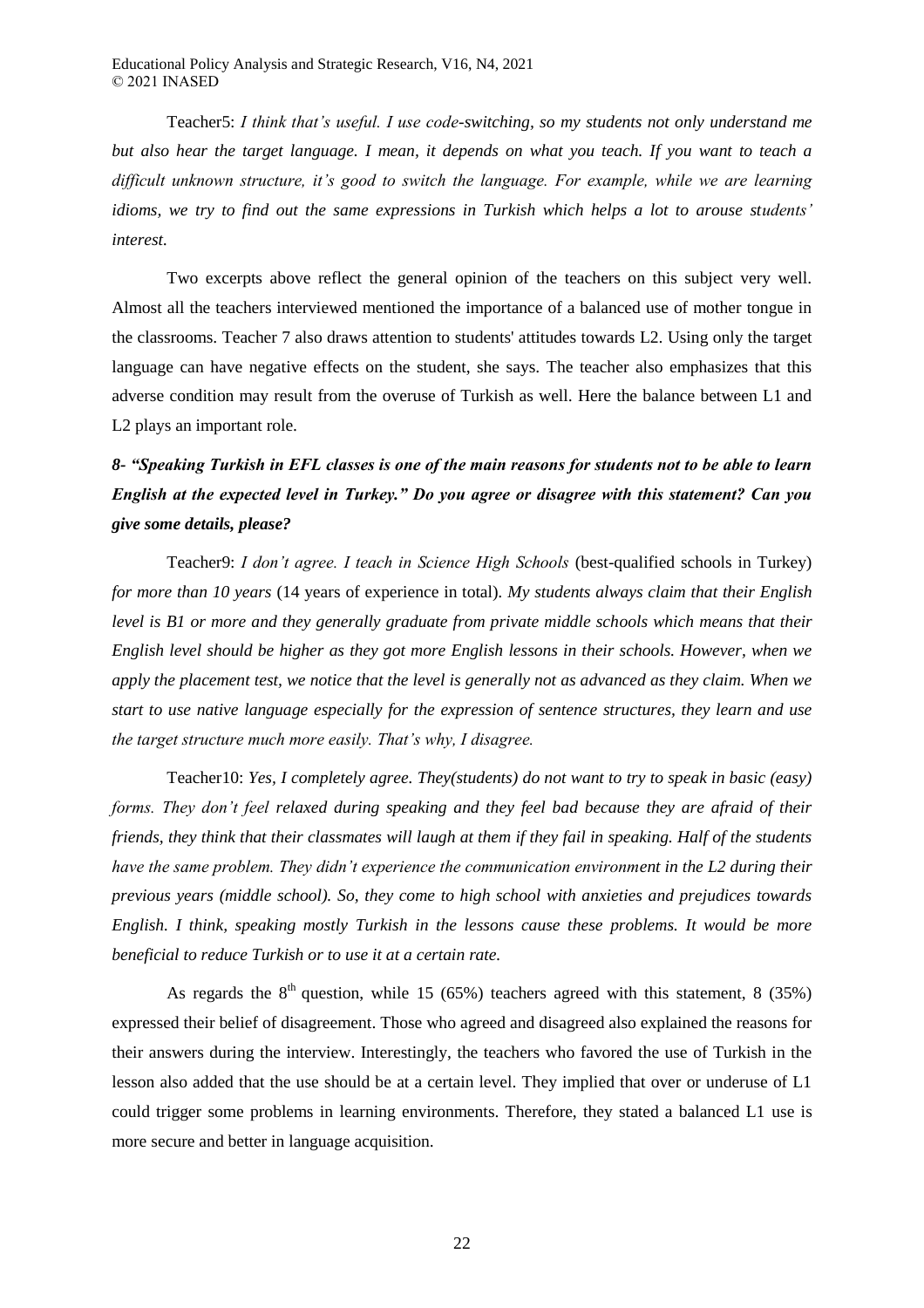#### **Discussion**

Based on the 5-point Likert scale applied to the secondary and high school students and semistructured interviews with the teachers, this study was conducted to shed light on the attitudes, language choice reasons and experiences of the two groups about code-switching in the EFL context. In this respect, the results of the students' and teachers' data were expressed below under two separate headings with the principle suitable for the study.

#### **Discussing Students' Results**

The results of this study showed that the majority of students think, teachers' alternating between English and Turkish in EFL classes contributes significantly to their understanding of the lesson. It was also noticeable that the teacher's benefiting from L1 or L2 during the lesson did not affect students' attitudes towards the lesson negatively. On the contrary, code-switching as a positive contributor created a more comfortable atmosphere for them during the class because they were not in a stressful environment to keep up with the teacher's usage of only English in the classroom. The parallel studies in this area were the works of Ahmad & Jusoff (2009) and Selamat (2014). Their findings depending on CS were that it did not cause a hindering effect on students' language learning but had a facilitating aspect in classroom settings. Considering the speaking skill, most of the students (74%) agreed with the statement that transition from English to Turkish in the lesson has a beneficial impact on their communication attempts in the target language. Therefore, the teacher's use of CS as a communication tool was welcomed by the students. This result was in line with the studies of Bhatti et al. (2018), as their study proved that due to incompetency of students regarding English in speaking classes, the use of CS was both helpful and effective.

As the study revealed in terms of gender, the mean values in all three sections of the survey were higher in favour of female students compared to male ones (see Table 2). In CS's impact on students' language learning section, the mean values of girls were higher by 1.55, this ratio was 1.8 in the second section of the questionnaire and 0.82 in motivating effect of CS on their classroom participation part, in favour of female students. Although there were statistically significant differences based on gender in the first two sections, a statistically significant difference based on gender wasn't noticed in the last section ( $p = .116$ ,  $p > 0.05$ ). Considering the grade levels, the mean values in all grades from the  $5<sup>th</sup>$  grade to the  $12<sup>th</sup>$  grade went up as the grade level increased. In addition, it was realised that there was a statistically significant difference in the scale scores of the students depending on the grade level. In this respect, the study parallels with the results obtained by Horasan (2014) in terms of facilitating language teaching in the classroom and activating learning. Simasiku et al. (2015) addressed the findings of 12 teachers from different schools that revealed the alternation of languages in the English teaching domain contributes to the academic success of students.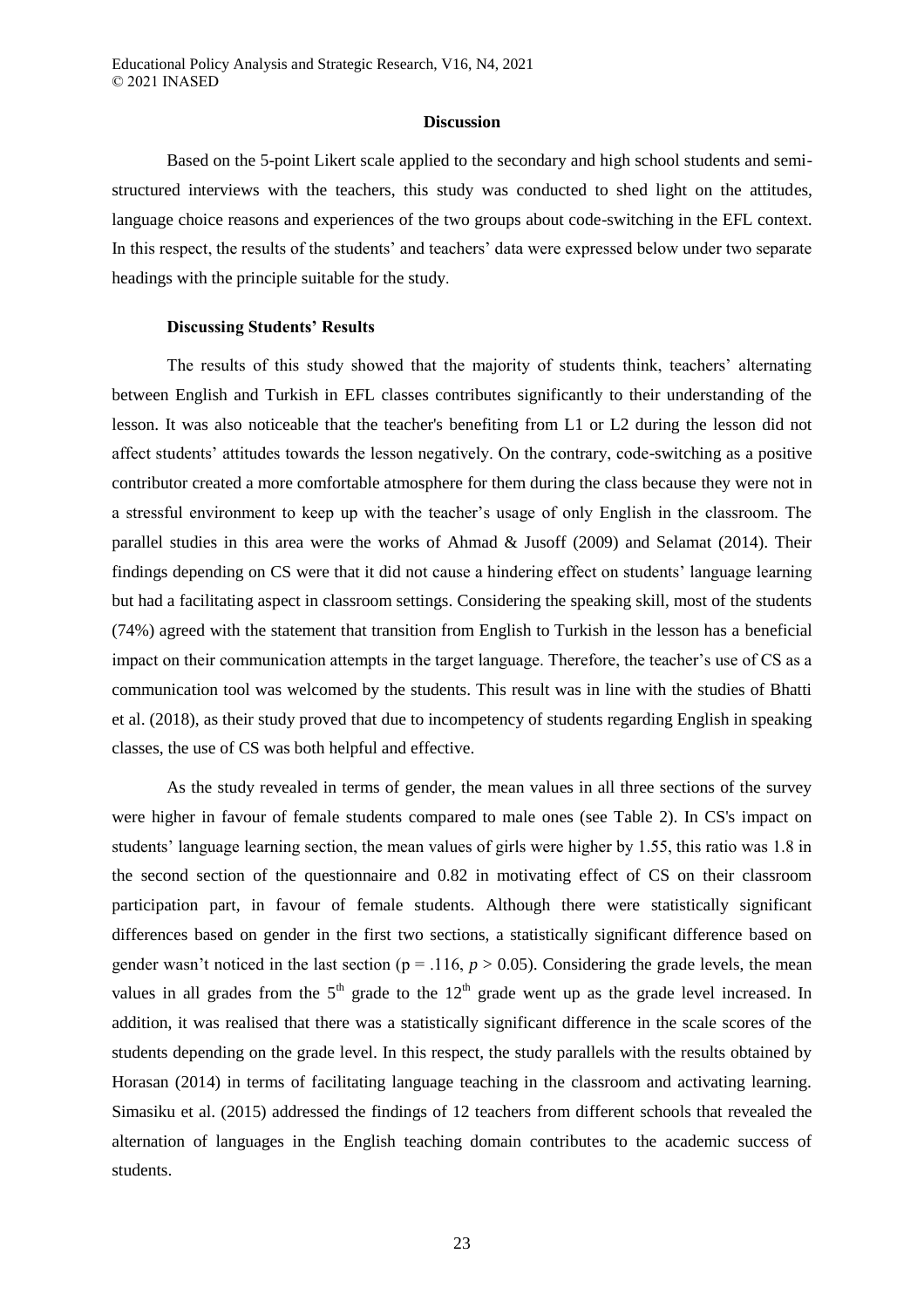Educational Policy Analysis and Strategic Research, V16, N4, 2021 © 2021 INASED

With respect to the second section of the questionnaire, which was based on students' attitudes towards code-switching, it was found that students looked with favor on their teachers' shifting from English to Turkish if particularly they have difficulty in understanding. The overall response to the question *"I find it right when our teacher explains it in Turkish when we don't understand*" was very positive. Of the 226 participants, 152 responded with 'strongly agree' and 57 of them marked 'agree'. Regarding the positive responses of participants about the use of L1 in English classrooms, this proportion adds up to 92.4% of the total group. As in Atkinson's (1993) previous studies, learning a new language can be difficult for students especially those who are beginners and that makes learning rather disturbing, so the immersion of L1 to EFL classrooms both may be fruitful and supportive.

One interesting finding of this study was that, although the impact of CS on students 'language learning  $(1<sup>st</sup> section of the questionnaire)$  and students' attitudes towards CS (section 2) were found positive with the higher percentage by the students, the results of the effect of CS on students' classroom participation as a motivating factor (section 3) were not the same. In the third section of the questionnaire, the *'agreeing'* and *'disagreeing'* answers given by the students towards using CS as a motivating element in the classroom in terms of increasing their interest in the lesson were very close to each other in percentage. These results corroborate the findings of Simasiku (2016), who found that participants' beliefs about the effect of CS on student's classroom engagement were not only promising but unfavorable as well. The promising findings were that students could understand the vocabulary and grammar at an expected rate. As for communication in the target language, the results were undesirable as students even didn't know how to respond to basic questions in English.

#### **Discussing Teachers' Results**

In general, both teacher groups' (92 teachers from 34 cities and 23 teachers from Kocaeli) attitudes on code-switching during English classes were almost the same. Most of the teachers supported the idea that code-switching is a necessity for clarity and comprehensibility. When asked both groups *"Do you switch codes in your classes?"*, out of 92 teachers 87 (96.6%) answered *'yes'*, and 20 (87%) of the 23 teachers in Kocaeli responded with *'yes'* as well. In a similar study conducted by Yana and Nugraha (2019) on the use of CS in English education, they emphasized that CS is a necessity to facilitate the students' vocabulary acquisition, to enable them to focus on the subject, to keep the message in their memory with confidence and to give them the opportunity to learn the language quickly. Considering its advantages in the classroom environment, it has also been revealed in other studies (Azlan & Narasuman, 2013; Paramesvaran & Lim, 2018; Wu et al., 2020) that CS is a tool that facilitates learning rather than making it difficult and is needed as a connecting bridge between the target language and the native language. A possible explanation for these results is that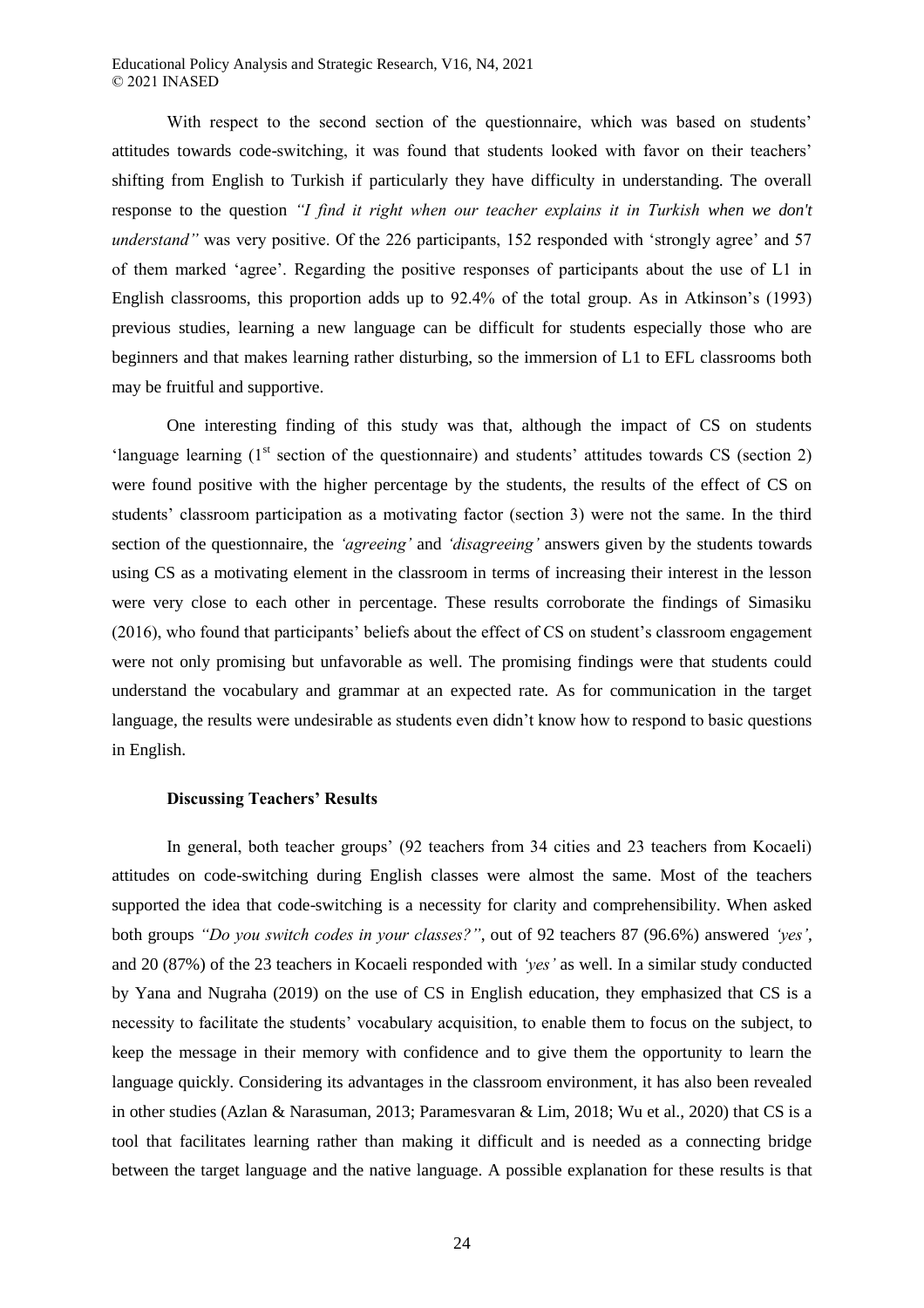nearly most of the teachers in secondary and high schools in Turkey benefit from code-switching in their lessons for some reasons. These results are consistent with the findings of Nurhamidah et al. (2018), as they found out that code-switching was a facilitator for both students and teachers to accomplish some targets in language classrooms. Uys & van Dulm's (2011) results also showed that CS plays an important role for teachers not only in teaching practices but also in classroom management strategies.

This study has revealed that teachers code-switched owing to many reasons which were usually intentional and sometimes unintentional (Gulzar, 2010; Raschka et al., 2009). Regarding the same question *(when do you especially alternate between English and Turkish?)* addressed to both groups of teachers, most of the respondents based their reasons for CS on *'teaching grammar'* and *'students having difficulty in understanding'*. These results agree with Yuvayapan's (2019) findings which showed that shifting from L2 to L1 in terms of teaching grammar and defining the subject clearly for a better understanding is the ultimate purpose of code-switching. Interestingly, while the students welcomed the teachers' benefiting from CS in the speaking classes, the teachers did not find it completely correct. The teachers' idea was that students weren't struggling to speak English despite teachers' use of Turkish to keep the conversation in L2 up.

### **Conclusion and Recommendations**

The speculations about the use of the first language in foreign language classrooms have been a long-standing subject for researchers. Accordingly, the main goal of the current study was to unearth both teachers' and students' points of view on teachers' code-switching in EFL classrooms across Turkey. In general, both students and teachers supported the use of code-switching in lessons. However, this situation also revealed a significant difference between the perspective of teachers and students.

One of the salient findings that made this research special was that while the students approved the teachers' use of code-switching regardless of whether it was used to teach grammar, vocabulary, unknown structures, etc. or for speaking purpose, the teachers who switched between Turkish and English in the lessons concluded that the process of code-switching should be handled in balance, even if it is a necessity or a compulsion. They pointed out the importance of this balance, especially in the communication of target language. Therefore, how and where code-switching should be used is the key point of the foreign language classrooms (Akkaya & Aydin, 2019).

In this study, it was clearly revealed that there is more than one factor affecting teachers' use of the mother tongue in a foreign language learning setting. Both the readiness level of the students and the teachers' efforts to make the lesson simpler and more understandable are only two of these factors. The fact that grammar rules pose difficulties for students, the difficulty of learning vocabulary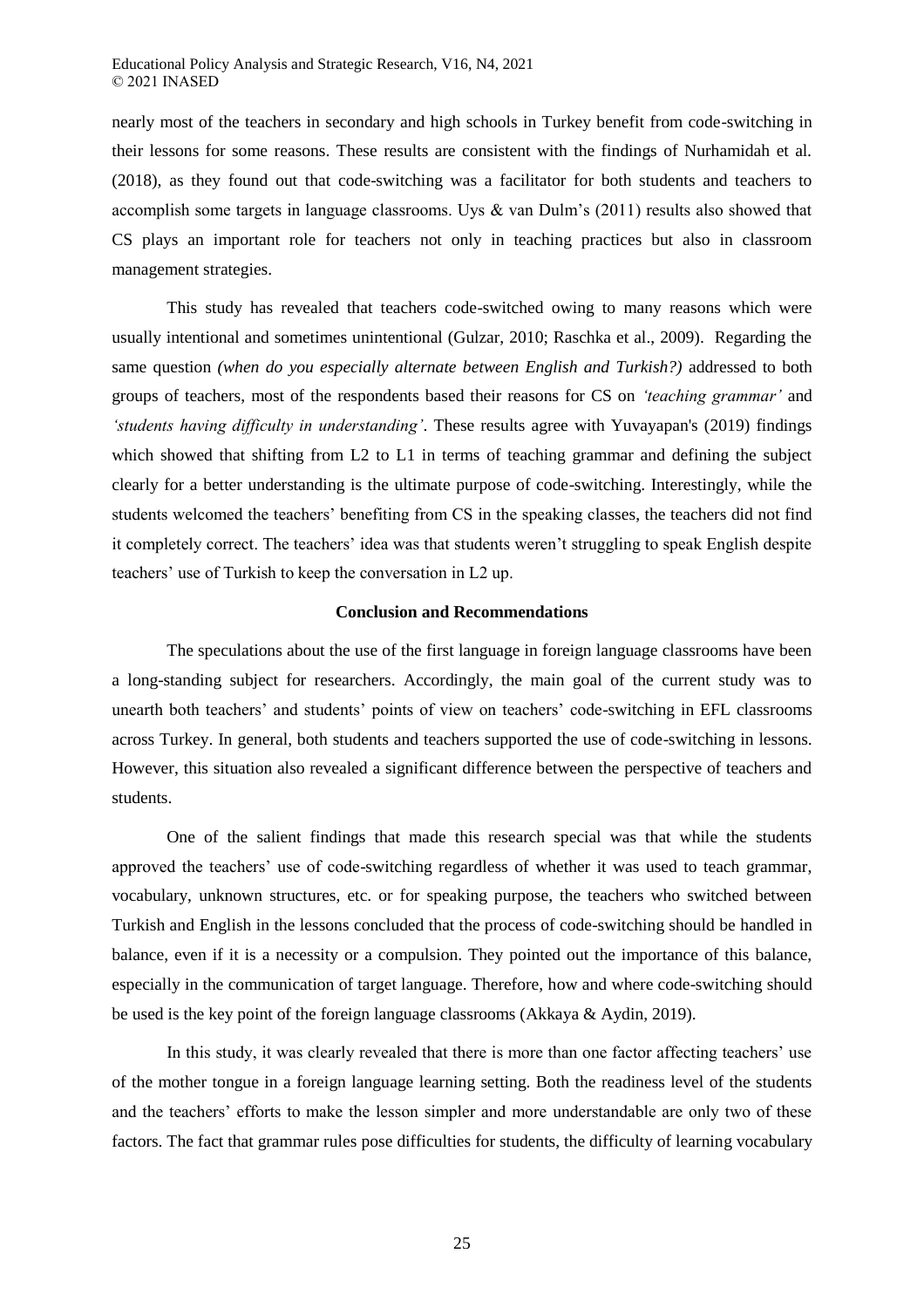in the target language, and the inability to practice the language due to the exam-oriented language teaching curriculum are some other reasons forcing teachers to use Turkish in lessons.

Whether the inclusion or exclusion of the L1 in L2 settings is an obstacle or assistance is likely to continue to be explored in the light of science. The scope of this study was limited in terms of a quantitatively conducted questionnaire for students, so a face-to-face interview with students would also contribute to the quality of the research undoubtedly. A big sample size in view of all cities of Turkey can make research more effective in respect of generalizability. And finally, although the effects of CS on foreign language learning have been the core investigations of many studies, its motivating outcomes for students' classroom participation is still open to further research.

#### **References**

- Akkaya, A., & Aydin, G. (2019). Code switching beliefs of learners of Turkish as a foreign language: A scale development study . *Educational Policy Analysis and Strategic Research, 14*(4), 90- 101. https://doi.org/10.29329/epasr.2019.220.5
- Ahmad, B. H., & Jusoff, K. (2009). Teachers' code-switching in classroom instructions for low English proficient learners. *English Language Teaching, 2(*2), 49-55. https://doi.org/10.5539/elt.v2n2p49
- Al-Qaysi, N. (2016). *Examining students' and educators' attitudes towards the use of code-switching within higher educational environments in Oman* (Publication No. 2014101051) [Doctoral dissertation, The British University in Dubai] BUiD. https://bspace.buid.ac.ae/bitstream/1234/862/1/2014101051.pdf
- Ataş, U. (2012). *Discourse functions of students' and teachers' CS: A case study in a Turkish university.* [Master's thesis, METU]. Social Science Institute, Ankara. https://etd.lib.metu.edu.tr/upload/12614487/index.pdf
- Atkinson, D. (1993). Teaching in the target language: A problem in the current orthodoxy. *The Language Learning Journal, 8*(1), 2-5. https://doi.org/10.1080/09571739385200261
- Auer, P. (2016). *Code-switching in conversation: language, interaction and identity*. Routledge Taylor and Francis Group.
- Azlan, N. M., & Narasuman, S. (2013). The role of code-switching as a communicative tool in an ESL teacher education classroom. *Procedia - Social and Behavioral Sciences*, *90*, 458–467. https://doi.org/10.1016/j.sbspro.2013.07.115
- Bhatti, A., Shamsudin, S., & Said, S. B. (2018). Code-Switching: A useful foreign language teaching tool in EFL classrooms. *English Language Teaching*, *11*(6), 93-101. https://doi.org/10.5539/elt.v11n6p93
- Bullock, B., & Toribio, A. (2009). *The Cambridge handbook of linguistic code-switching (Cambridge Handbooks in Language and Linguistics.)* Cambridge: Cambridge University Press.
- Creswell, J. W. (2014). *Research design: Qualitative, quantitative, and mixed methods approaches*. Los Angeles: Sage.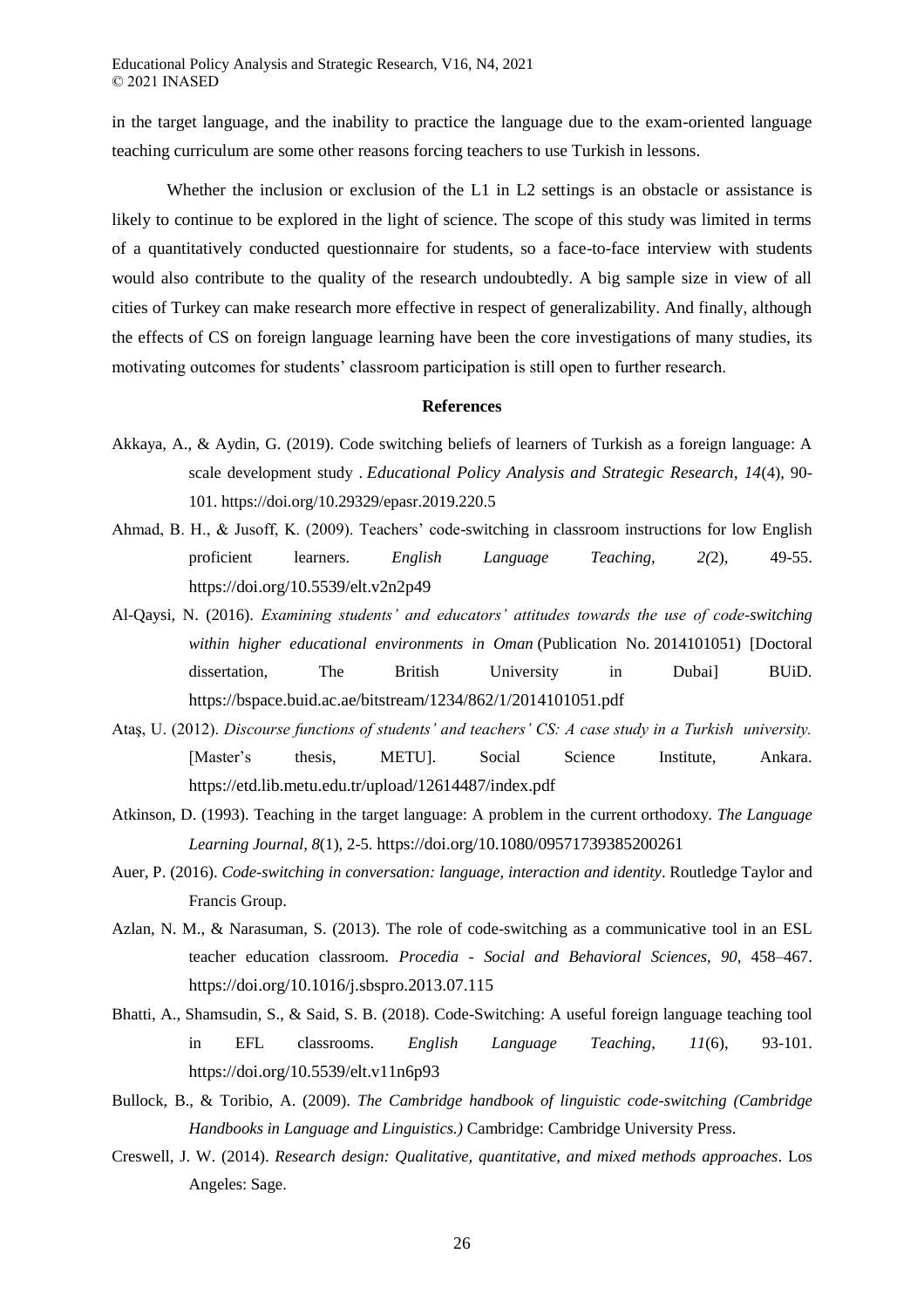- Eldridge, J. (1995). Code-Switching in a Turkish secondary school*. ELT journal*, *50*(4), 303-311. https://doi.org/10.1093/elt/50.4.303
- Enama, P. R. (2015). The impact of English-only and bilingual approaches to EFL instruction on lowachieving bilinguals in Cameroon: An empirical study. *Journal of Language Teaching and Research*, *7*(1), 19-30. https://doi.org/10.17507/jltr.0701.03
- García, O., & Lin, A. M. (2017). Translanguaging in bilingual education. *Bilingual and Multilingual Education,* 117-130. http://doi.org/10.1007/978-3-319-02258-1\_9
- Gulzar, M. A. (2010). Code switching: Awareness about its utility in bilingual classrooms, *Bulletin of Education and Research*, *32*(2), 23–44. http://pu.edu.pk/images/journal/ier/PDF-FILES/2- Malik%20Ajmal%20Gulzar.pdf
- Gumperz, J. J. (1982). *Discourse strategies*. Cambridge: The Univ. Pr.
- Holmes, J. (2013). *An introduction to sociolinguistics*. Abingdon, England: Routledge.
- Horasan, S. (2014). Code-switching in EFL classrooms and the perceptions of the students and teachers. *Journal of Language and Linguistic Studies, 10*(1), 31-45. https://www.jlls.org/index.php/jlls/article/view/159
- Hua, Z. (2008). Duelling languages, duelling values: Codeswitching in bilingual intergenerational conflict talk in diasporic families. *Journal of Pragmatics*, *40*(10), 1799–1816. https://doi.org/10.1016/j.pragma.2008.02.007
- Israel, M., & Hay, I. (2006). *Research ethics for social scientists.* Los Angeles: Sage. https://doi.org/10.4135/978184920977
- Jingxia, L. (2010). Teachers' code-switching to the L1 in EFL classroom. *The Open Applied Linguistics Journal*, *3*(1), 10–23. https://doi.org/10.2174/1874913501003010010
- Krashen, S. D. (1987). *Principles and practice in second language acquisition*. U.S.A: Prentice-Hall Intern.
- Lambert, R. D. (1999). A scaffolding for language policy. *International Journal of the Sociology of Language, 1999*(137), 3-26. https://doi.org/10.1515/ijsl.1999.137.3
- Lowi, R. (2005). Codeswitching: An examination of naturally occurring conversation. In *Proceedings of the 4th International Symposium on Bilingualism.* 1393-1406. Somerville, MA: Cascadilla Press.
- Luo, Y. (2019). Chinese university students' perceptions of teacher code-switching in EFL speaking classrooms. *English Language Teaching, 12*(11), 119-127. http://doi.org/10.5539/elt.v12n11p119
- Miles, M. B., & Huberman, A. M. (1994). *Qualitative data analysis: An expanded sourcebook* (2nd ed.). Thousand Oaks, California: Sage Publications.
- Miles, R. (2004*). Evaluating the use of L1 in the English language classroom* [Master*'*s thesis, University of Birmingham]. School of Humanities, Birmingham.
- Moore, D. (2002). Code-switching and learning in the classroom. *International Journal of Bilingual Education and Bilingualism*, *5*(5), 279–293. https://doi.org/10.1080/13670050208667762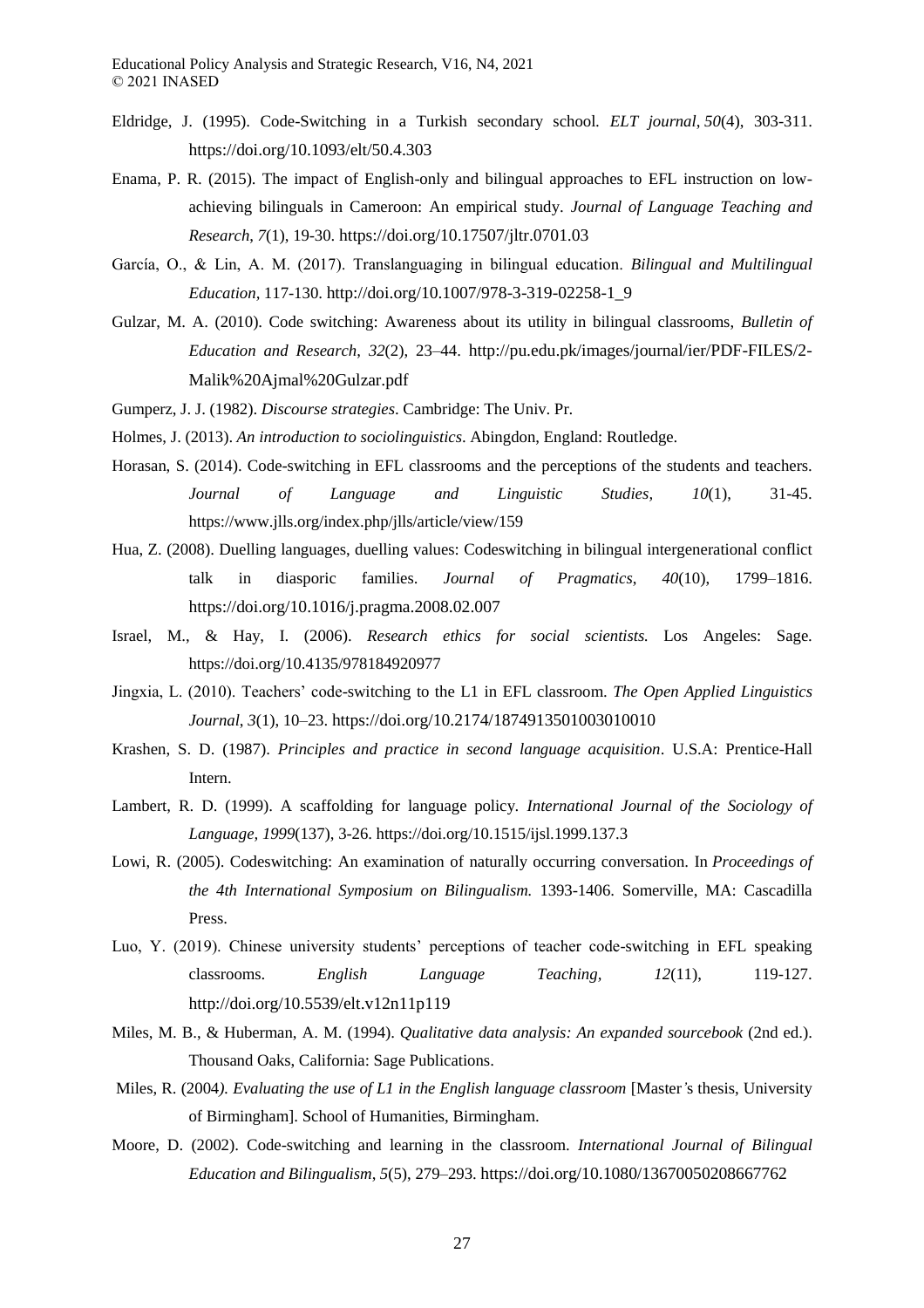- Narasuman, S., Wali, A. Z., & Sadry, Z. (2019). The functions of code-switching in EFL classrooms. *Social and Management Research Journal (SMRJ)*, *16*(2), 137-152. https://doi.org/10.24191/smrj.v16i2.7068
- Narayan, R. (2019). Code-switching as a linguistic resource in the Fijian ESL classrooms: Bane or boon? *Journal of Language Teaching and Research*, *10*(3), 427- 436. https://doi.org/10.17507/jltr.1003.04
- Nurhamidah, N., Fauziati, E., & Supriyadi, S. (2018). Code-Switching in EFL classroom: Is it good or bad? *Journal of English Education, 3*(2), 78-88. http://doi.org/10.31327/jee.v3i2.861
- Özen, E. F., Alpaslan, İ. B., Çağlı, A., Özdoğan, İ., Sancak, M., Dizman, A. O., ... & Vale, D. (2013). *Turkey national needs assessment of state school English language teaching*. British Council & TEPAV, ArkaikArt Media Design, Ankara, Turkey.
- Paradowski, M. (2008). Corroborating the role of L1 awareness in FL pedagogy. In *33rd international LAUD symposium. Cognitive approaches to second/foreign language processing: Theory and pedagogy.* Essen: Landau/Pfalz, 515–580. https://files.eric.ed.gov/fulltext/ED501918.pdf
- Paramesvaran, M. D., & Lim, J. W. (2018). Code-switching practices in a Malaysian multilingual primary classroom from teacher's and students' perspectives. *Indonesian Journal of Applied Linguistics*, *8*(2), 254-264. https://doi.org/10.17509/ijal.v8i2.13273
- Raschka, C., Sercombe, P., & Chi-Ling, H. (2009). Conflicts and tensions in codeswitching in a Taiwanese EFL classroom. *International Journal of Bilingual Education and Bilingualism, 12*(2), 157– 171. http://dx.doi.org/10.1080/13670050802153152
- Rezvani, E., & Rasekh, A. (2011). Code-switching in Iranian elementary EFL classrooms: An exploratory investigation. *English Language Teaching*, *4*(1), 18-25. https://doi.org/10.5539/elt.v4n1p18
- Selamat, J.T. (2014). *Code switching in the Malaysian ESL classroom* [Master's thesis, University of Otago]. Otago University Press. http://meb.ai/fXBsEk
- Sert, O. (2005) The functions of code-switching in ELT classroom. The Internet TESL Journal, 11(8). http://iteslj.org/Articles/Sert-CodeSwitching.html
- Simasiku, L. (2016). The impact of code switching on learners' participation during classroom practice. *Studies in English Language Teaching, 4*(2), 157-167. http://doi.org/10.22158/selt.v4n2p157
- Simasiku, L., Kasanda, C., & Smit, T. (2015). Can code switching enhance learners' academic achievement? *English Language Teaching*, *8*(2), 70-77. https://doi.org/10.5539/elt.v8n2p70
- Sridhar, K. (1996). Societal multilingualism. In N.H. Hornberger & S. McKay (Eds.), *Sociolinguistics and language teaching* (pp. 47-70). Cambridge, UK: Cambridge University Press.
- Sridhar, K. K., & Sridhar, S. N. (1986). Bridging the paradigm gap: Second language acquisition theory and indigenized varieties of English. *World Englishes, 5*(1), 3-14. http://doi.org/10.1111/j.1467-971x.1986.tb00636.x
- Teddlie, C., & Tashakkori, A. (2009). *Foundations of mixed methods research: Integrating quantitative and qualitative approaches in the social and behavioral sciences*. SAGE Publications, Inc.
- Üstünel, E. (2016). *EFL classroom code-switching*. U.K: Palgrave Macmillan.